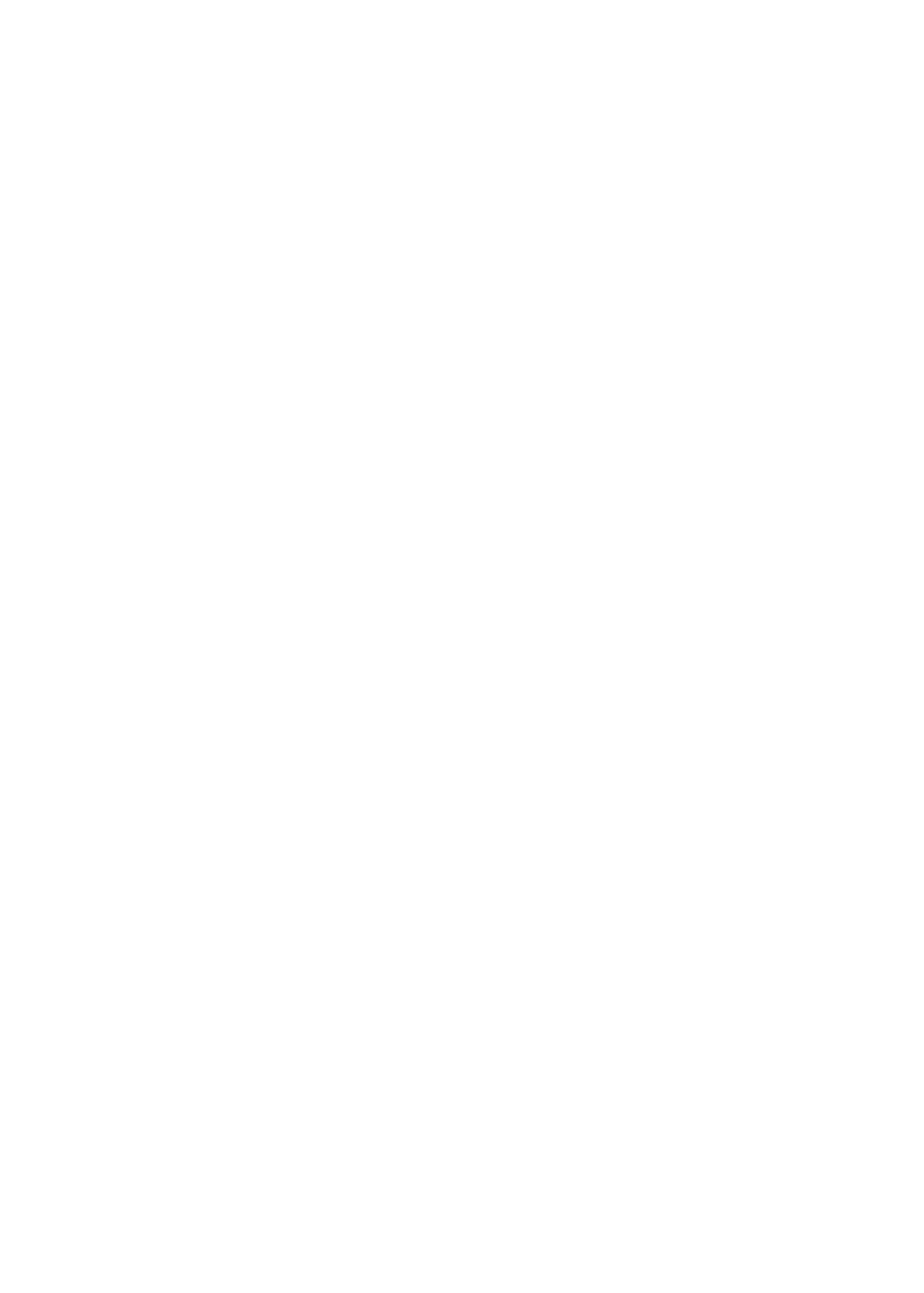**Krishna Devkota, Sudhir Yadav, Jagat D. Ranjit, Dil Prasad Sherchan, Ananta Regmi, Mina Devkota, Tufail Akhtar, Elizabeth Humphreys, Bhagirath Singh Chauhan, Virender Kumar, Andrew J. McDonald and R.K. Malik**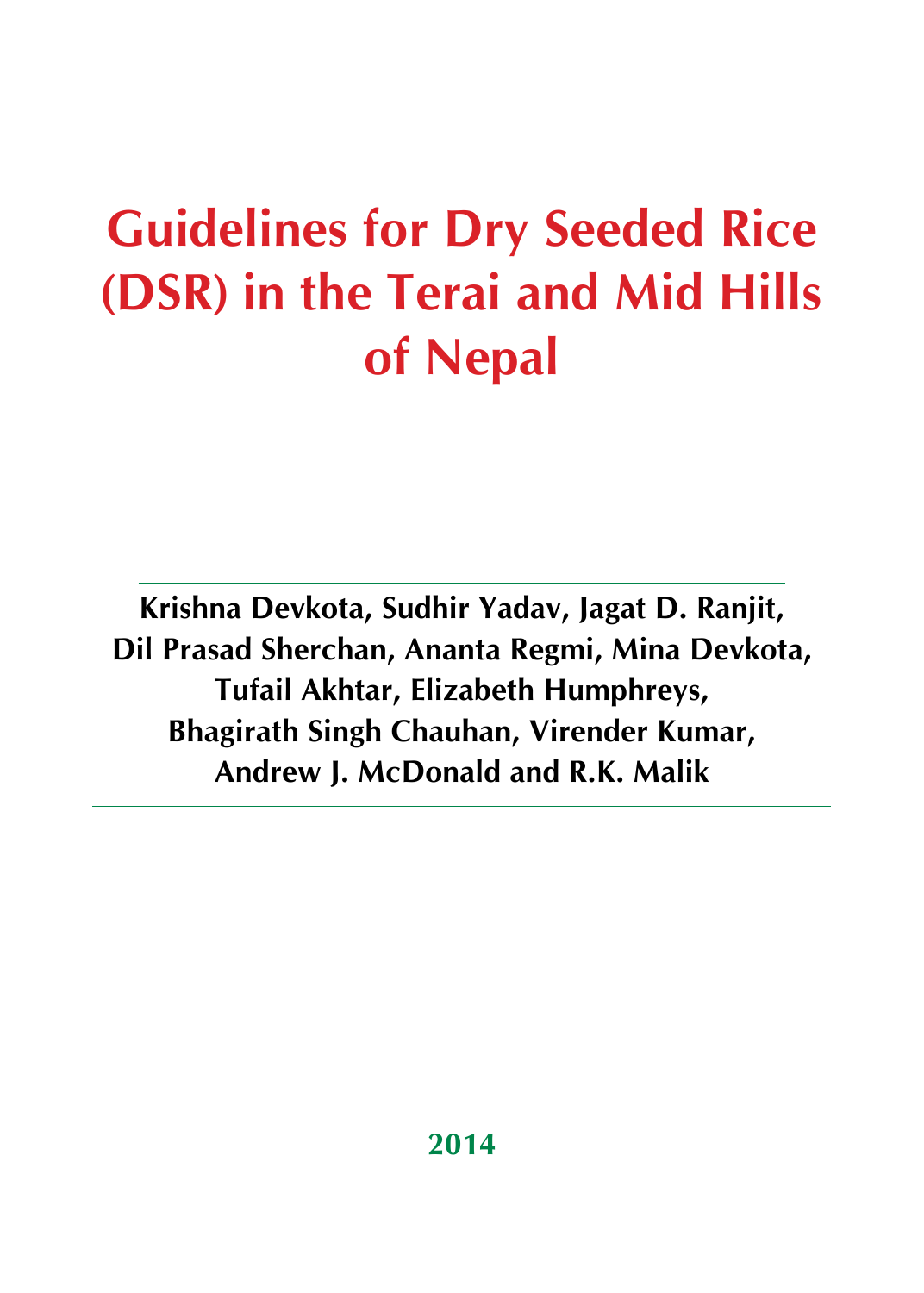The International Fund for Development (IFAD) is a specialized agency of the United Nations. IFAD is dedicated to eradicating rural poverty in developing countries.

The Cereals Systems Initiative for South Asia (CSISA) is mandated to enhance farm productivity and increase incomes of resource-poor farm families in South Asia through the accelerated development and inclusive deployment of new varieties, sustainable management technologies, partnerships and policies. The project is being implemented by the CGIAR institutions of IRRI, CIMMYT, IFPRI, and ILRI and supported by USAID, and the Bill & Melinda Gates Foundation.

© This publication is a joint product of the International Fund for Agricultural Development (IFAD) "Resource Conserving Technologies" project (IFAD Grant No. C-ECG-46-IRRI, Sub-project 2) and the Cereal Systems Initiative for South Asia (CSISA) and copyrighted to the International Rice Research Institute (IRRI) and the International Maize and Wheat Improvement Center (CIMMYT), 2013, and is licensed for use under a Creative Commons Attribution – Non Commercial ShareAlike 3.0 License (Unported).

The designations employed and the presentation of the material in this publication do not imply the expression of any opinion whatsoever on the part of the International Rice Research Institute (IRRI) and the International Maize and Wheat Improvement Centre (CIMMYT) and the concerning the legal status of any country, person, territory, city, or area, or of its authorities, or concerning the delimitation of its frontiers or boundaries. Where trade names are used, this does not constitute endorsement of or discrimination against any product by IRRI and CIMMYT.

#### **Citation**

Devkota K, Sudhir-Yadav, Ranjit JD, Sherchan DP, Regmi A, Devkota M, Akhtar T, Humphreys E, Chauhan BS, Kumar V, McDonald AJ, Malik, RK (2013). Guidelines for dry seeded rice (DSR) in the Terai and mid hills of Nepal. CSISA and IFAD joint publication. International Rice Research Institute (IRRI) and the International Maize and Wheat Improvement Center (CIMMYT). 40 p.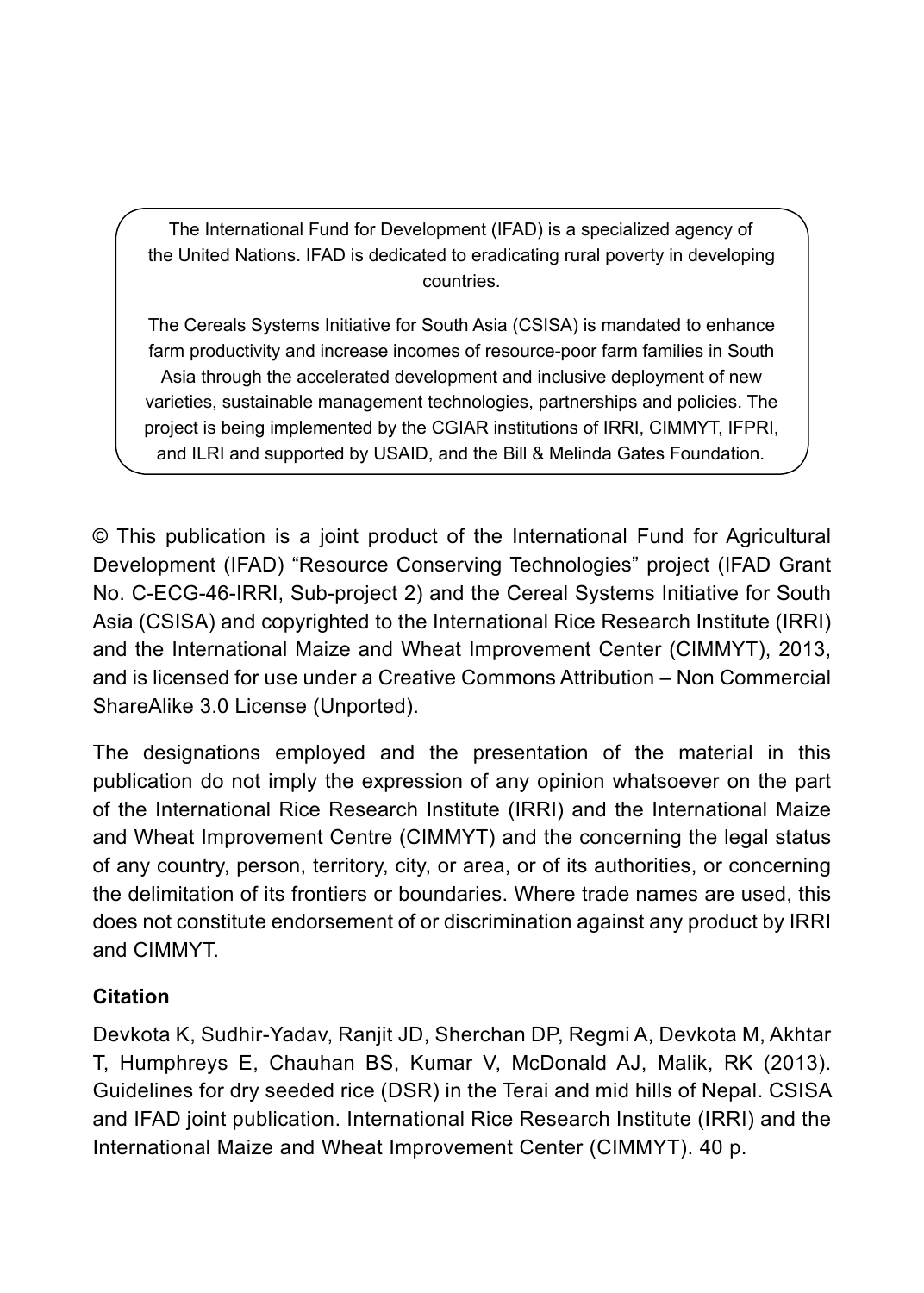# **Contents**

| 1. | Introduction                                                     | 1              |
|----|------------------------------------------------------------------|----------------|
| 2. | Soil suitability                                                 | 1              |
| 3. | <b>Field preparation</b>                                         | $\overline{2}$ |
|    | a. Land leveling                                                 | $\overline{c}$ |
|    | b. Tillage                                                       | 4              |
| 4. | <b>Cultivars</b>                                                 | $\overline{7}$ |
| 5. | Sowing date                                                      | 7              |
| 6. | Sowing                                                           | 8              |
|    | a. Crop establishment                                            | 8              |
|    | b. Machinery for sowing                                          | 11             |
|    | c. Seed quality, rate, sowing depth, row spacing                 | 14             |
|    | d. Seed treatment                                                | 16             |
|    | 7. Fertilizer management                                         | 18             |
|    | a. Nitrogen (N), phosphorus (P), potassium (K),<br>and zinc (Zn) | 18             |
|    | b. Iron (Fe)                                                     | 20             |
| 8. | <b>Irrigation management</b>                                     | 22             |
| 9. | <b>Weed management</b>                                           | 23             |
|    | a. Cultural practices                                            | 23             |
|    | b. Chemicals                                                     | 24             |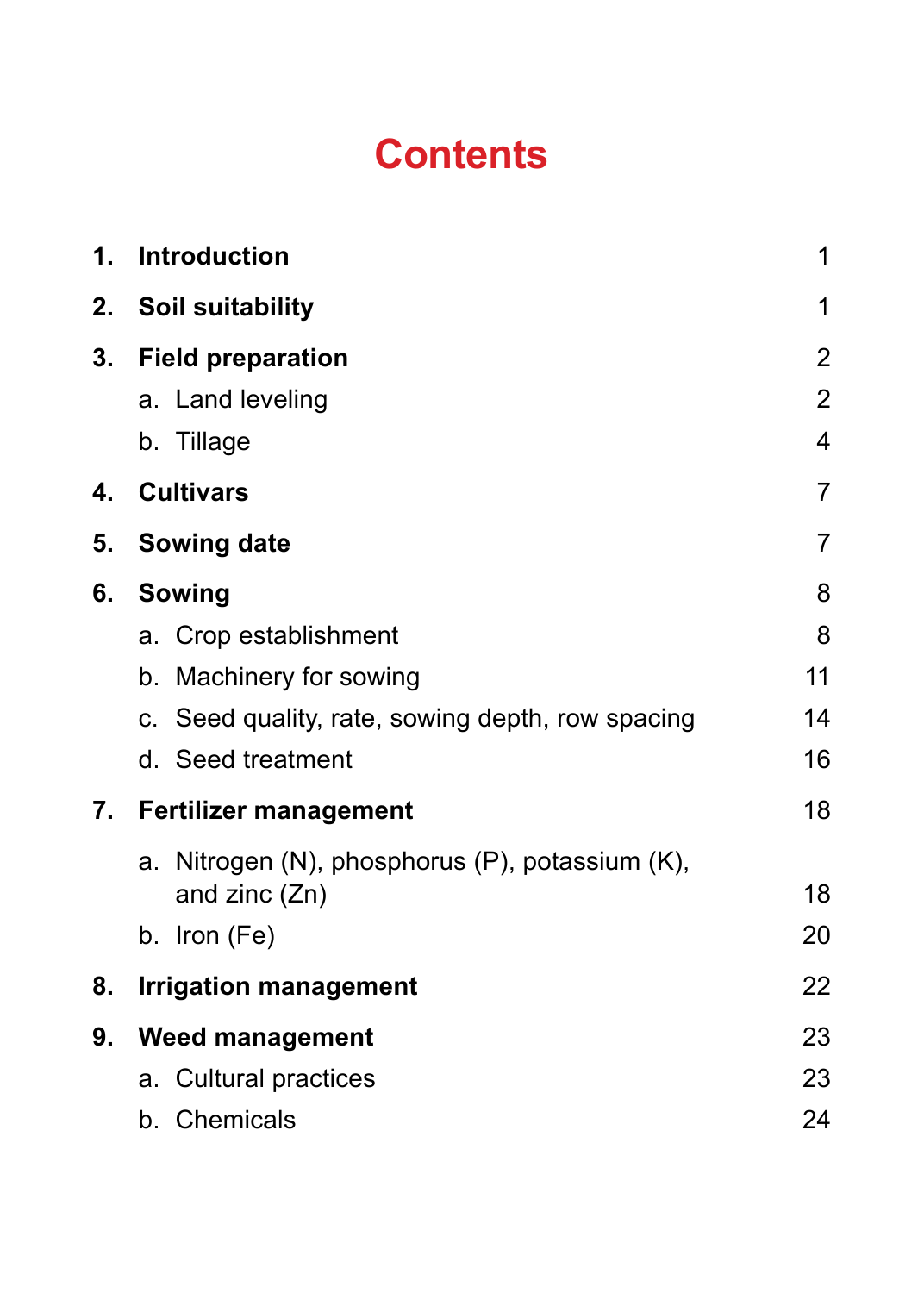| 29 |
|----|
| 31 |
| 32 |
| 34 |
| 35 |
| 36 |
| 38 |
| 38 |
| 39 |
| 40 |
|    |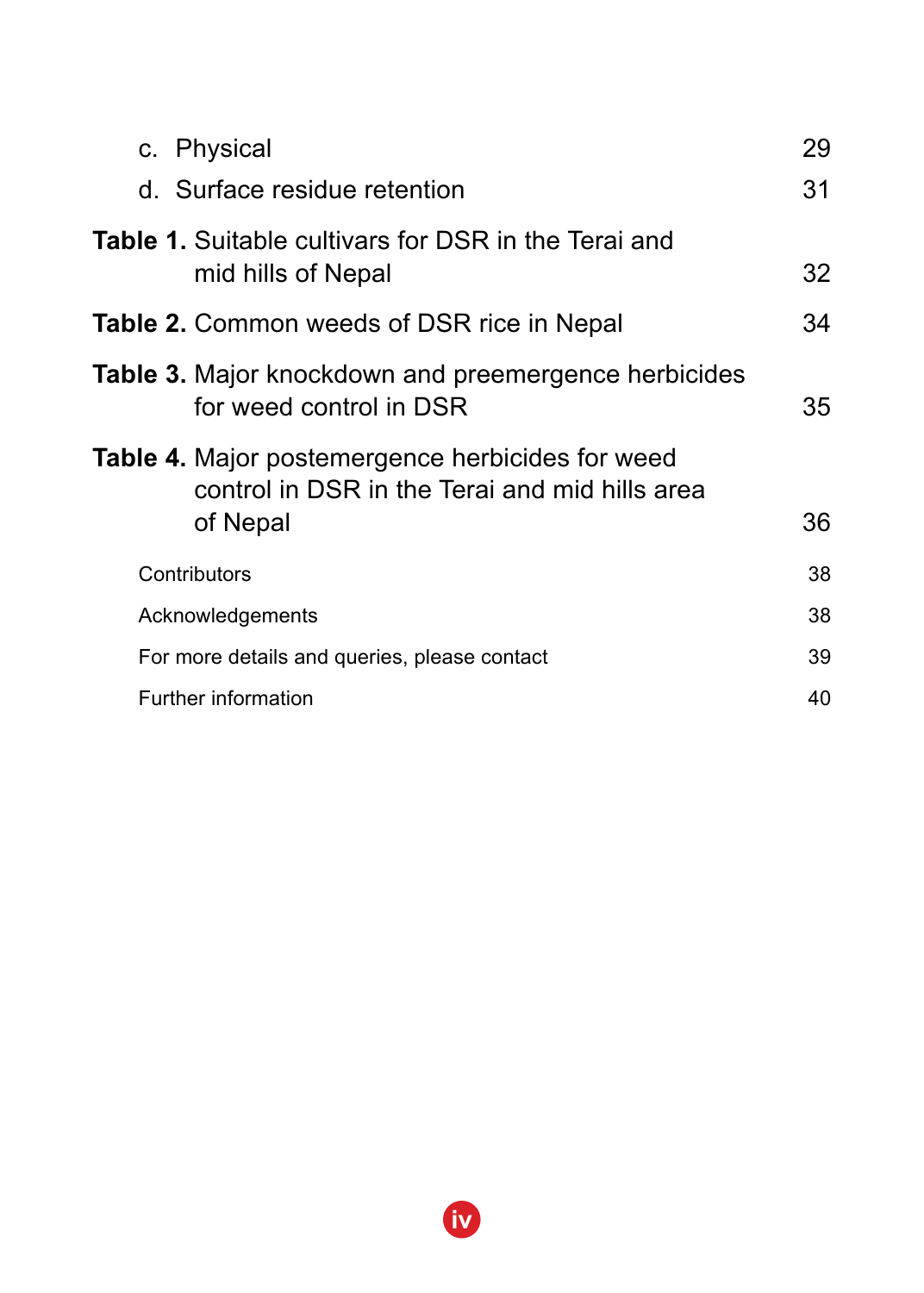# **1. Introduction**

 Dry seeded rice (DSR) is becoming an attractive option for farmers as it has a much lower labor requirement and establishment cost than manually transplanted rice. Labor for transplanting rice has become scarce and costly because laborers are shifting from agriculture to industry, public works, and overseas employment. DSR can be readily adopted by small farmers as well as large farmers, provided that the required machinery is locally available (e.g., through custom hire). Best practice involves using a 2- or 4-wheel tractor-drawn drill to seed in rows in nontilled or dry tilled soil, as for wheat. Because the soil is not puddled, DSR also has a lower water requirement for crop establishment.

# **2. Soil suitability**

 DSR can be grown on the same soils as puddled transplanted rice, which typically range from sandy loam to heavy clay.

**Don't** grow DSR on light textured soils such as loamy sands and sands.

**Don't** grow DSR on poorly drained lowland soils.

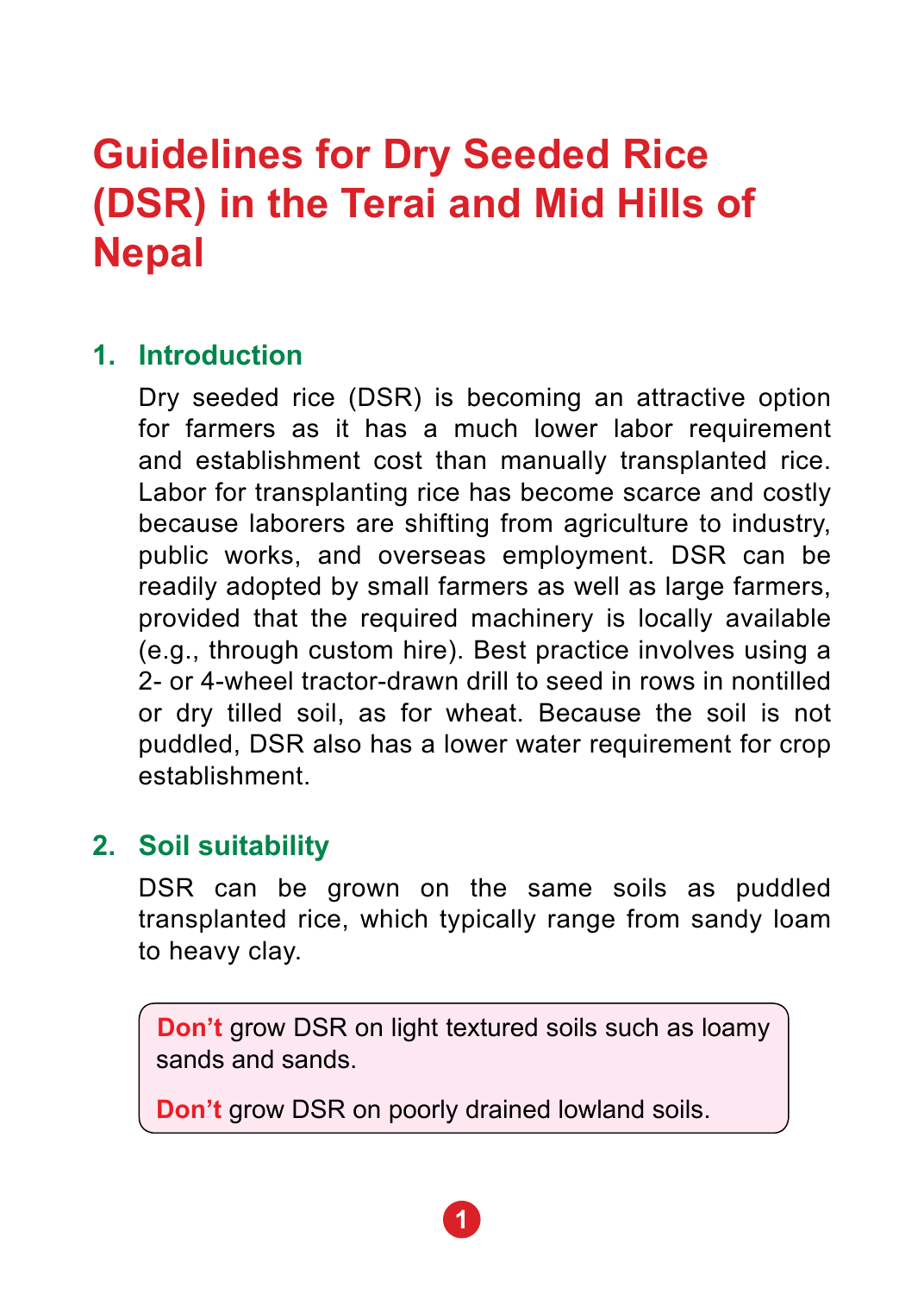# **3. Field preparation**

*a. Land leveling*

**Key check 1.**

Fields must be accurately leveled.



Land leveling using laser guidance

 Good land leveling helps ensure high yield and reliable production of DSR. This is best achieved using laserassisted land leveling. If laser-land leveling equipment is not available, the ploughed land should be leveled carefully using locally available land leveling equipment – a scraper (*Raiser*) and planking. A level field allows planters/drills to place seed more precisely and enables more uniform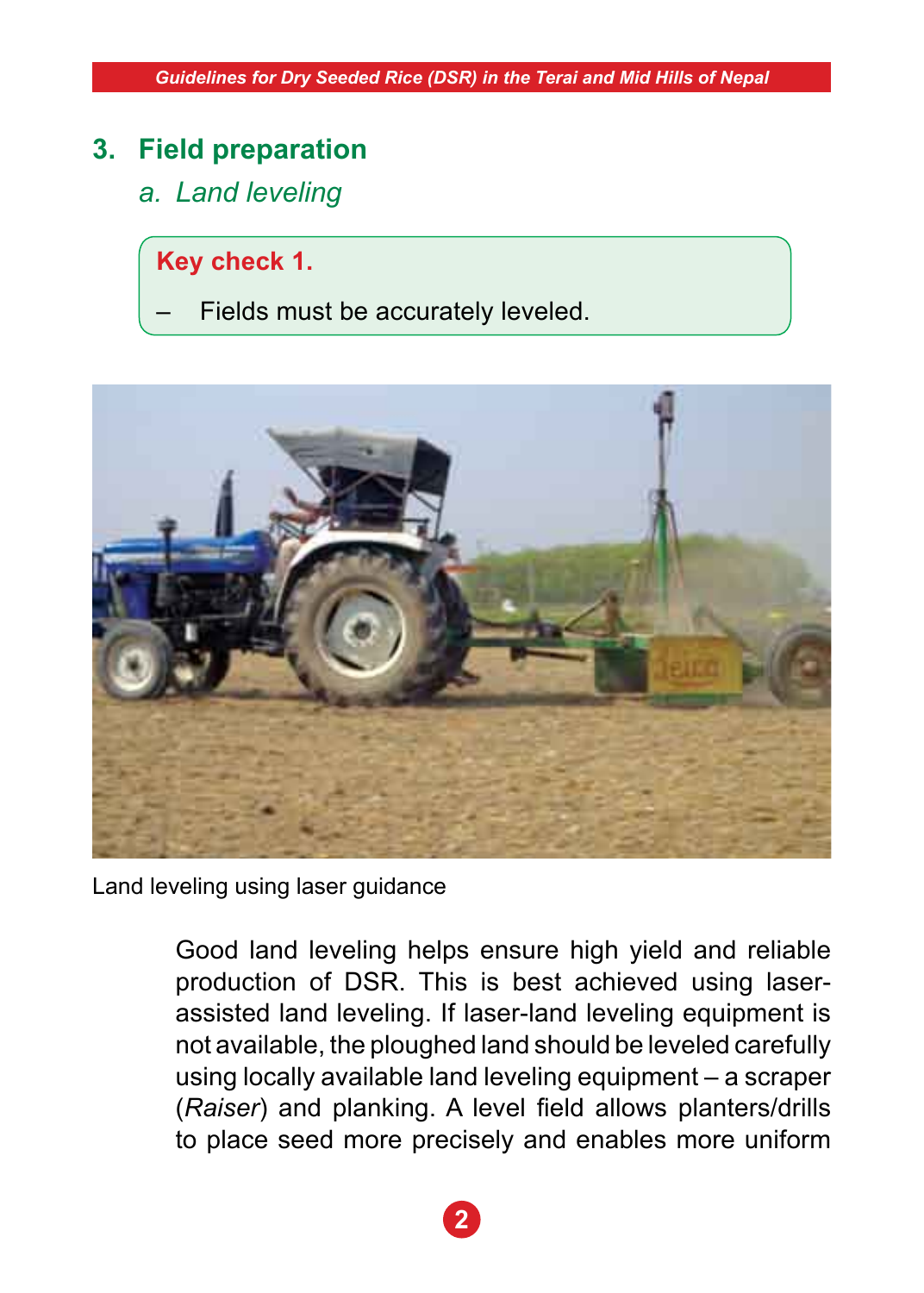

Land leveling using a scraper (Raiser) and planking

**3**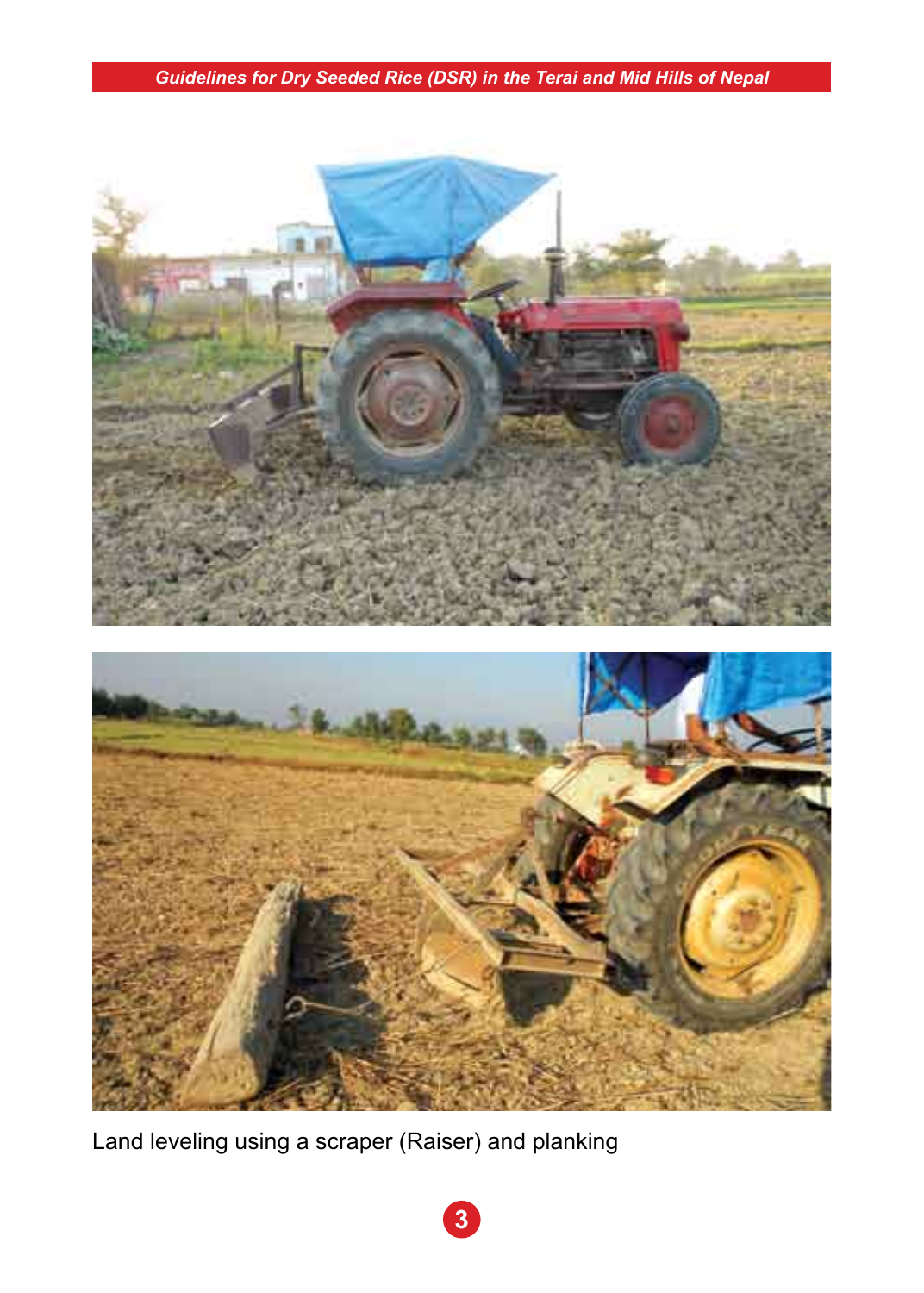irrigation, leading to a uniform crop stand and improved weed control and fertilizer use efficiency. Leveling also helps to reduce irrigation water application by eliminating high spots. If farmers do not have access to laser land leveling equipment, a good way to judge the levelness of a field is to measure the depth of the water when the field is flooded. If this is done in a number of locations, the high and low parts of the field can be located, which can be smoothed out by moving soil and planking later on.

# *b. Tillage*

 DSR can be sown into tilled soil as for wheat ("conventional tillage"), into partially tilled soil (strip tillage), or into nontilled soil ("zero tillage"). The decision on whether or not to cultivate the soil depends on site-specific factors, such as the need for leveling, the availability of appropriate machinery, weed infestation, crop rotation and the risk of rodent attack. In areas where *Cynodon dactylon* ("*dubo*") is problematic, 1-3 summer ploughings are recommended to desiccate the weeds.

i) Conventional tillage (CT) : For CT-DSR, the soil should be cultivated to a depth of 5–10 cm to achieve a fine enough tilth for good seed-to-soil contact as for wheat. Depending on soil type and field conditions, this might require 1–2 discings followed by 1–2 runs of a tyne cultivator and a planking. The best time for ploughing for field preparation is after harvesting of the winter crop, during the hot/dry summer. In Nepal, 4-wheel tractor powered rotovators are becoming more common and can also be used to till the soil. However, rotovators compact the soil which is deleterious for the growth of upland crops such as wheat, and therefore rotovators are not recommended.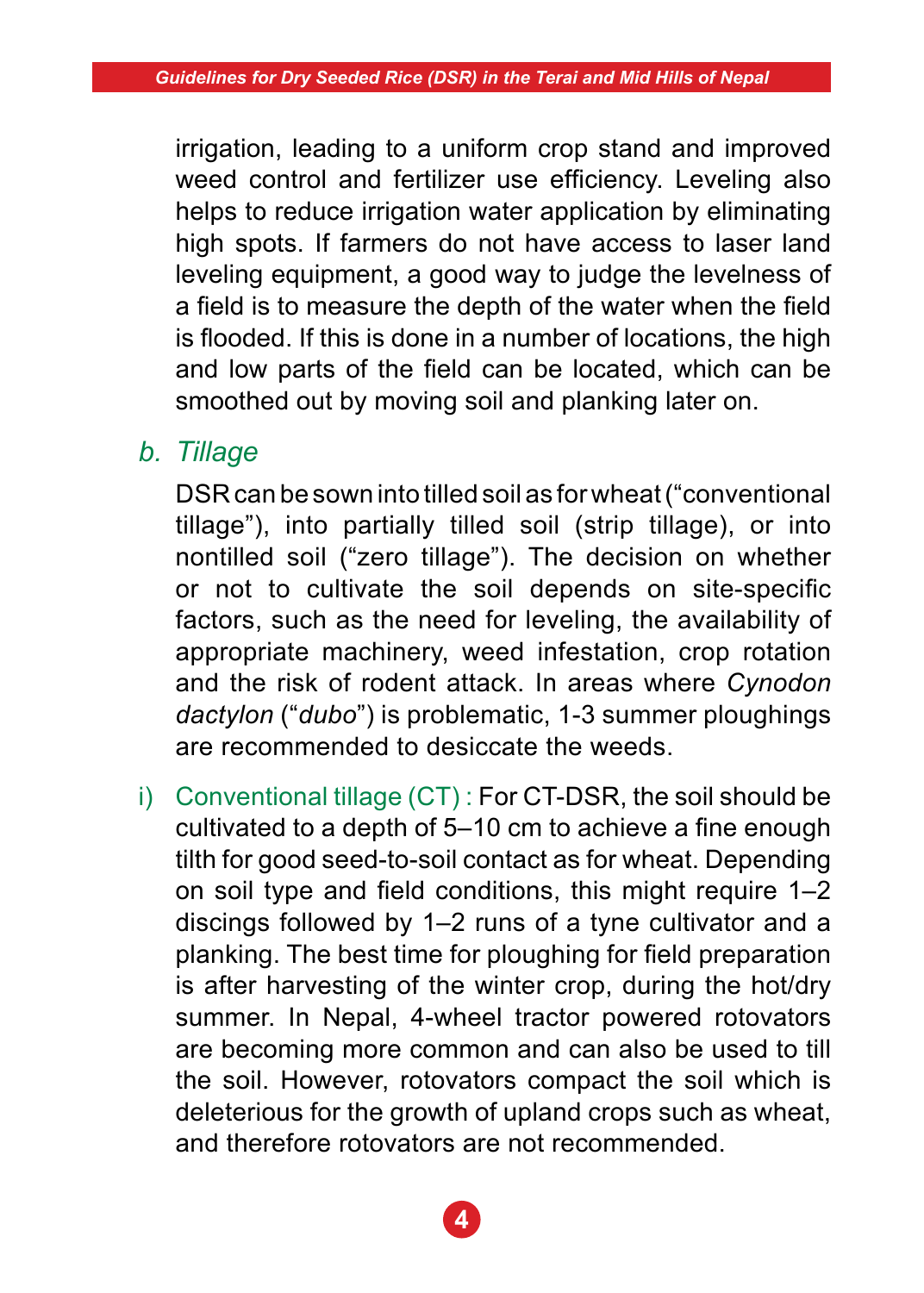

Soil cracking due to use of a rotovator when the soil is dry in a heavy textured soil – cracking increases the rate of soil drying and the need for irrigation.

**5**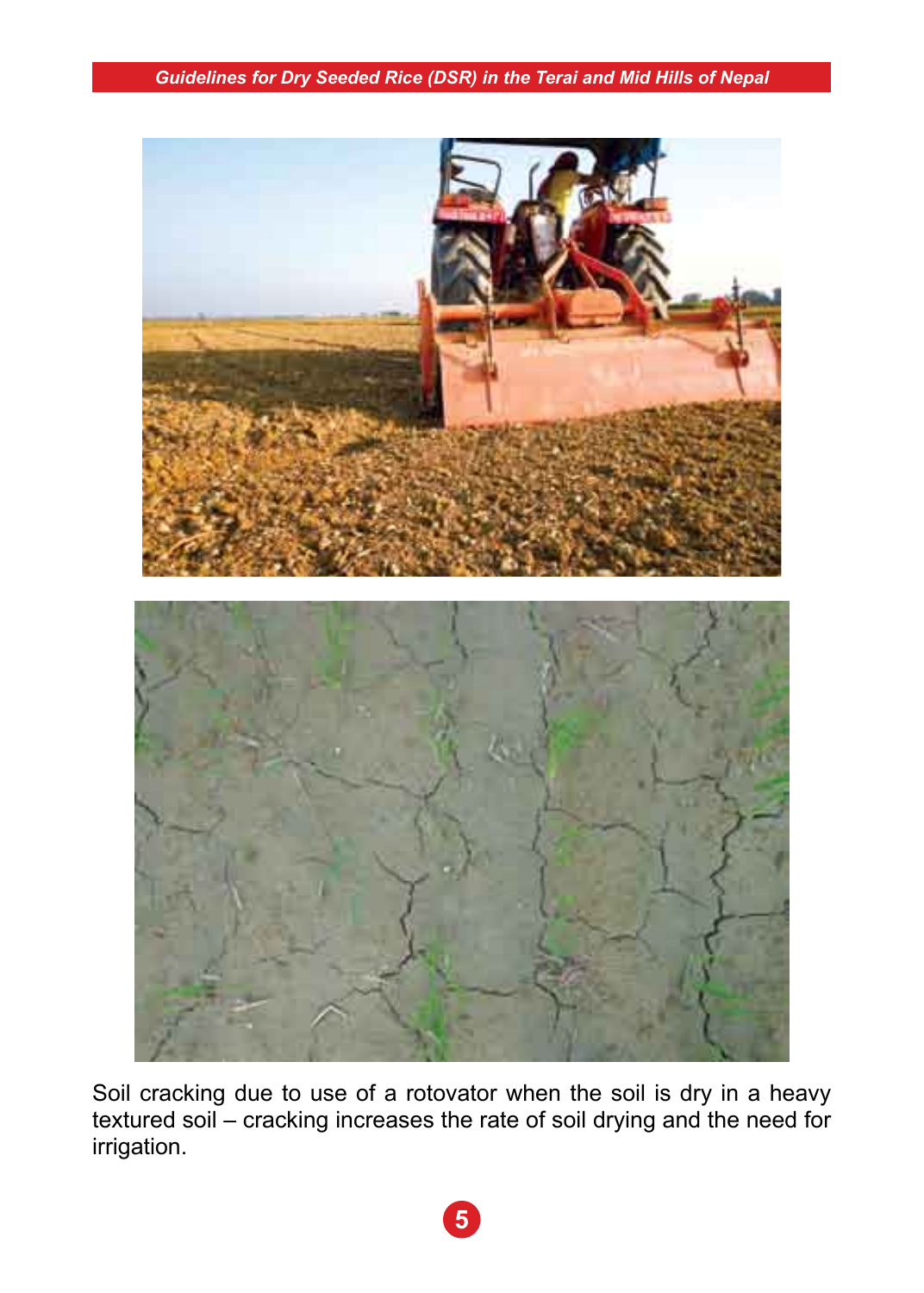ii) Zero tillage (ZT) and strip tillage (ST) : For ZT-DSR and ST-DSR, existing weeds should be killed by a nonselective herbicide such as glyphosate or paraquat (see Table 3 for application details). In situations where weed infestation is not uniform, the herbicide can be applied as a spot treatment rather than a blanket application, to reduce costs. Glyphosate should be applied at least 5 days before sowing, however paraquat can be applied up to 2−3 days before sowing. Apply herbicides when weeds are actively growing and not under stress. If weeds are under moisture stress, a light irrigation should be given 5-7 days before herbicide application for a better weed kill.

 Use clean water and a plastic container to make the spray solution as herbicides bind with suspended soil particles and metal surfaces (e.g., do not use iron buckets to mix the solution). Use a multiple-nozzle boom fitted with flatfan nozzles for full coverage (see later). Where multiple nozzle booms are not available, single boom with a flat fan nozzle, can be used but it will be less efficient and effective.

**Don't** apply paraquat if perennial weeds are present. In such situations, apply glyphosate.

**Note -** paraquat is much more toxic for humans than glyphosate, and is readily absorbed through the skin.

**Don't** grow ZT-DSR if perennial weeds are problematic – use CT-DSR.

**Don't** use a rotovator for field preparation in heavy clay soil.

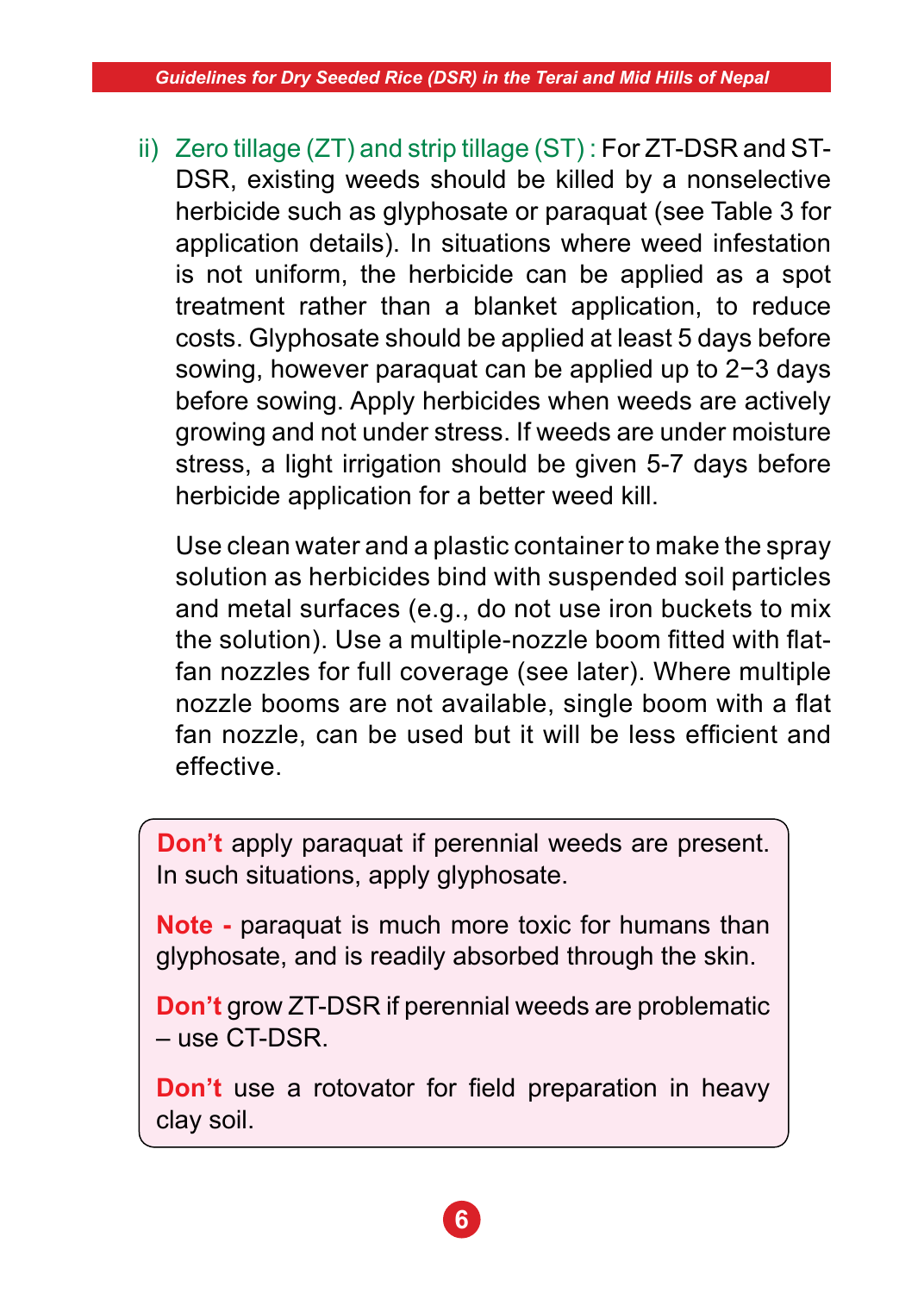### **Key check 2.**

- All herbicides and pesticides are toxic; apply using all the safe procedures described below.
- Use clean water and a plastic container to make spray solution.
- Use a multiple-nozzle boom fitted with flat-fan nozzles for full coverage (see later).
- Use protective clothing when applying herbicides (see later).

### **4. Cultivars**

 Many of the inbred varieties and hybrids bred for puddled transplanted rice have also been found suitable for DSR. Varieties with faster growth and better early vigour are more suitable for DSR than slower growing varieties. Shorter duration varieties or hybrids are also preferred to reduce the irrigation requirement and to enable timely planting of wheat after rice harvest. However, shorter duration cultivars are not necessarily an advantage where inadequate drainage is the primary factor preventing timely wheat planting. The inbreds and hybrids suitable for DSR in the Terai and mid hills of Nepal are given in Table 1.

# **5. Sowing date**

### **Key check 3.**

- Mid hill : 15-31 May.
- Terai : 20 May-30 June, the earlier the better (late May is optimum).

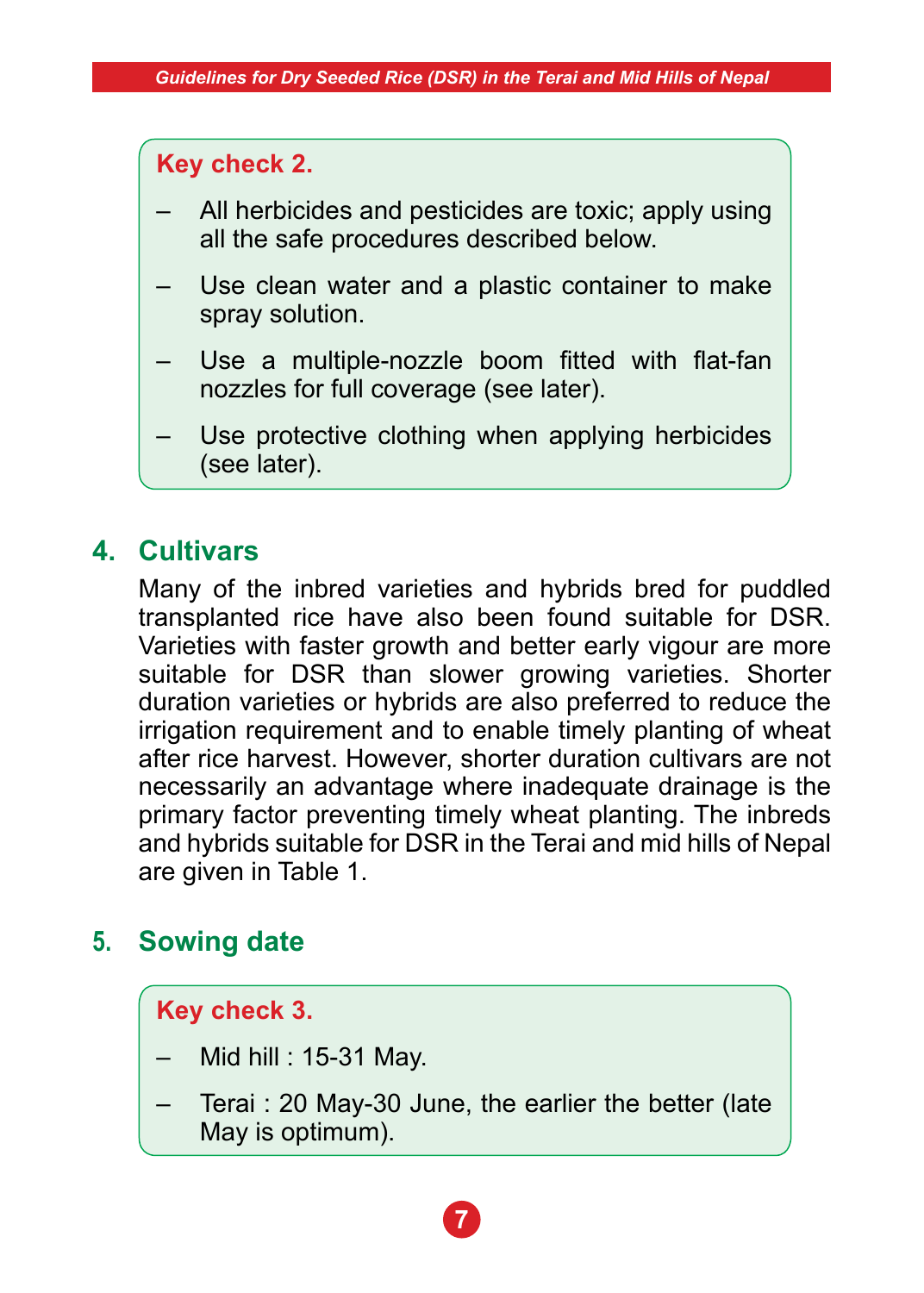Where irrigation is available, or timely premonsoon showers occur, the best date for sowing DSR is 10–15 days prior to the onset of the monsoon. The optimum time of dry seeding rice in the mid hills is the middle of May while in the foothills the optimum time is late May to early June. In the Terai (plains) the optimum time is late May to early June, as the later the crop is sown, the greater the risk of heavy rain shortly after sowing. The monsoon rains generally start later in the mid and far western Terai, and sowing can be done in the first week of June. Heavy rain, especially on heavy (clayey) soils, can seriously impair establishment. Therefore, it is safer to sow earlier. However, the earlier the crop is sown, the greater the need for irrigation.

# **6. Sowing**

# *a. Crop establishment*

 Good crop establishment is the most important factor for the success of DSR. DSR can be sown in dry or moist soil: (1) rice seeded in dry soil requires a light irrigation to germinate the seed, and (2) seeding in moist soil is done after a presowing irrigation or rainfall. When seeding into moist soil, planking after seeding helps to conserve soil moisture and improve establishment. When using conventional tillage, rice can be established by either of these two methods. However, for ZT-DSR, sowing in moist soil is better as the soil is softer. However, preemergent herbicide needs to be applied onto the moist soil surface for a better result. If the field is too dry, give a pre sowing irrigation before spraying.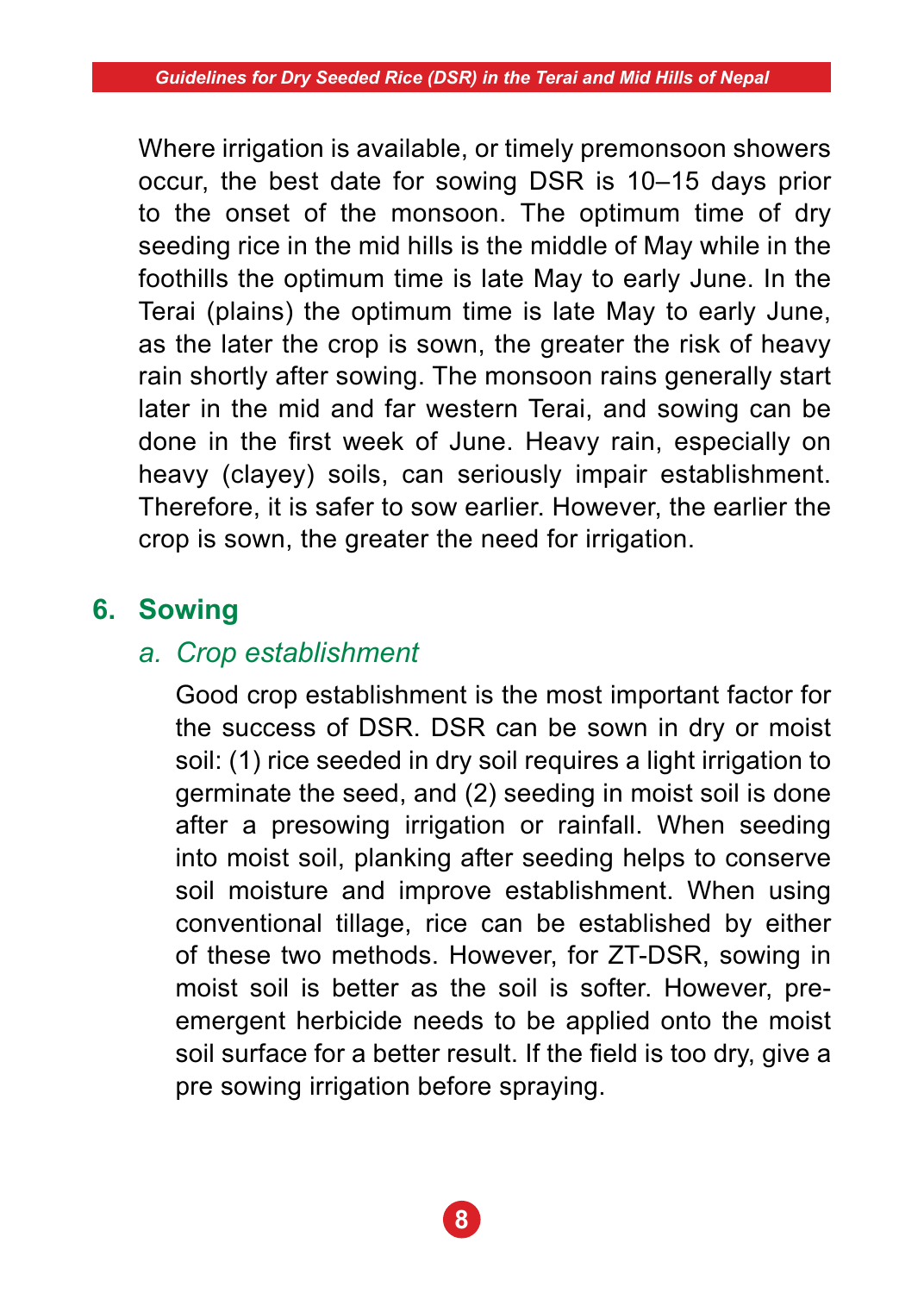

Seeding in tilled soil (CT-DSR) using a seed drill with a fluted-roller seeding mechanism.



Seeding in nontilled soil (ZT-DSR) using an inclined plate seed drill.

**9**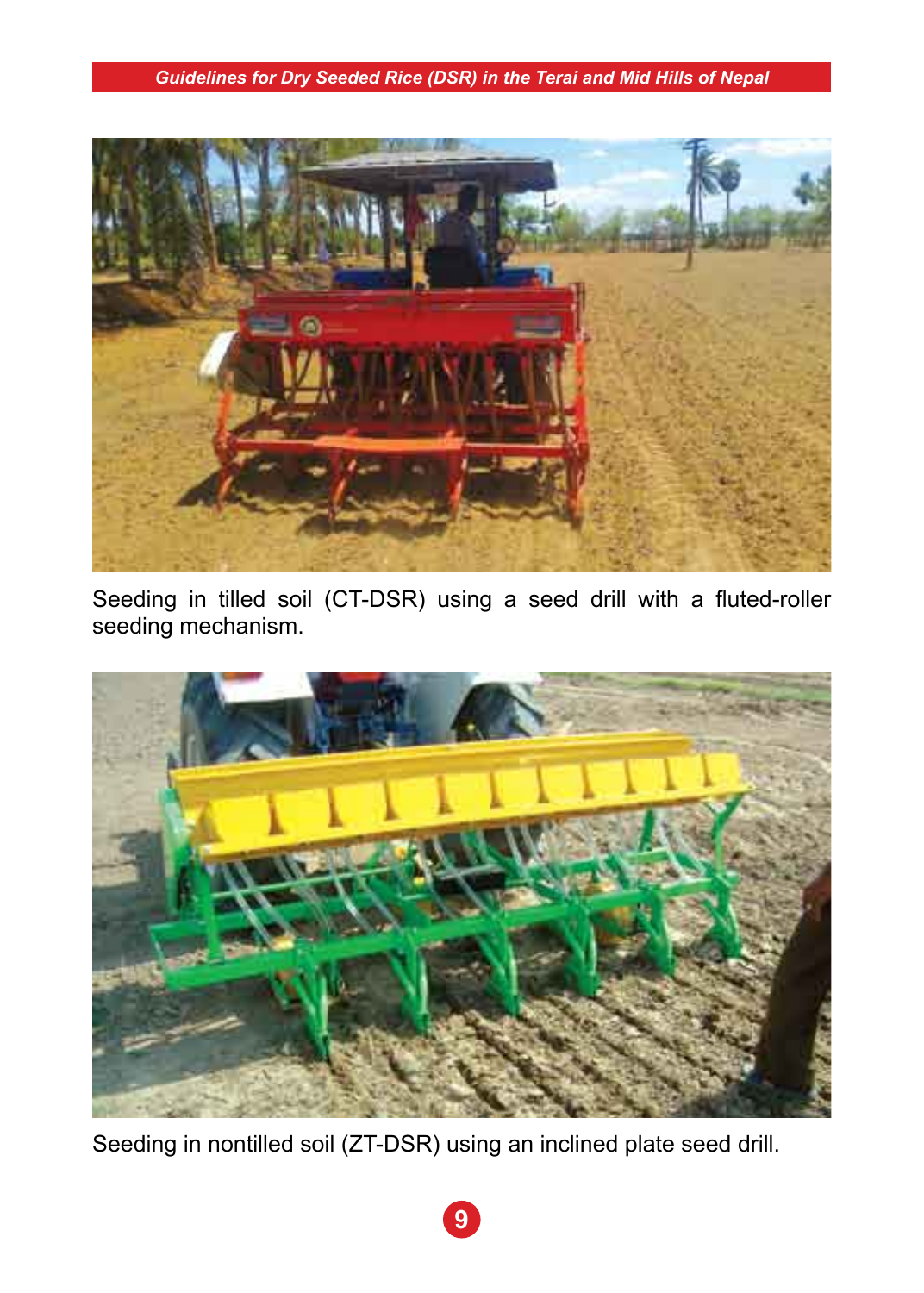

DSR seeding with full pass tillage into previously cultivated soil ("power tiller–operated seeder" - a seeder with a rotary tiller powered by a 2-wheel tractor).



DSR seeding with strip tillage into the nontilled soil.

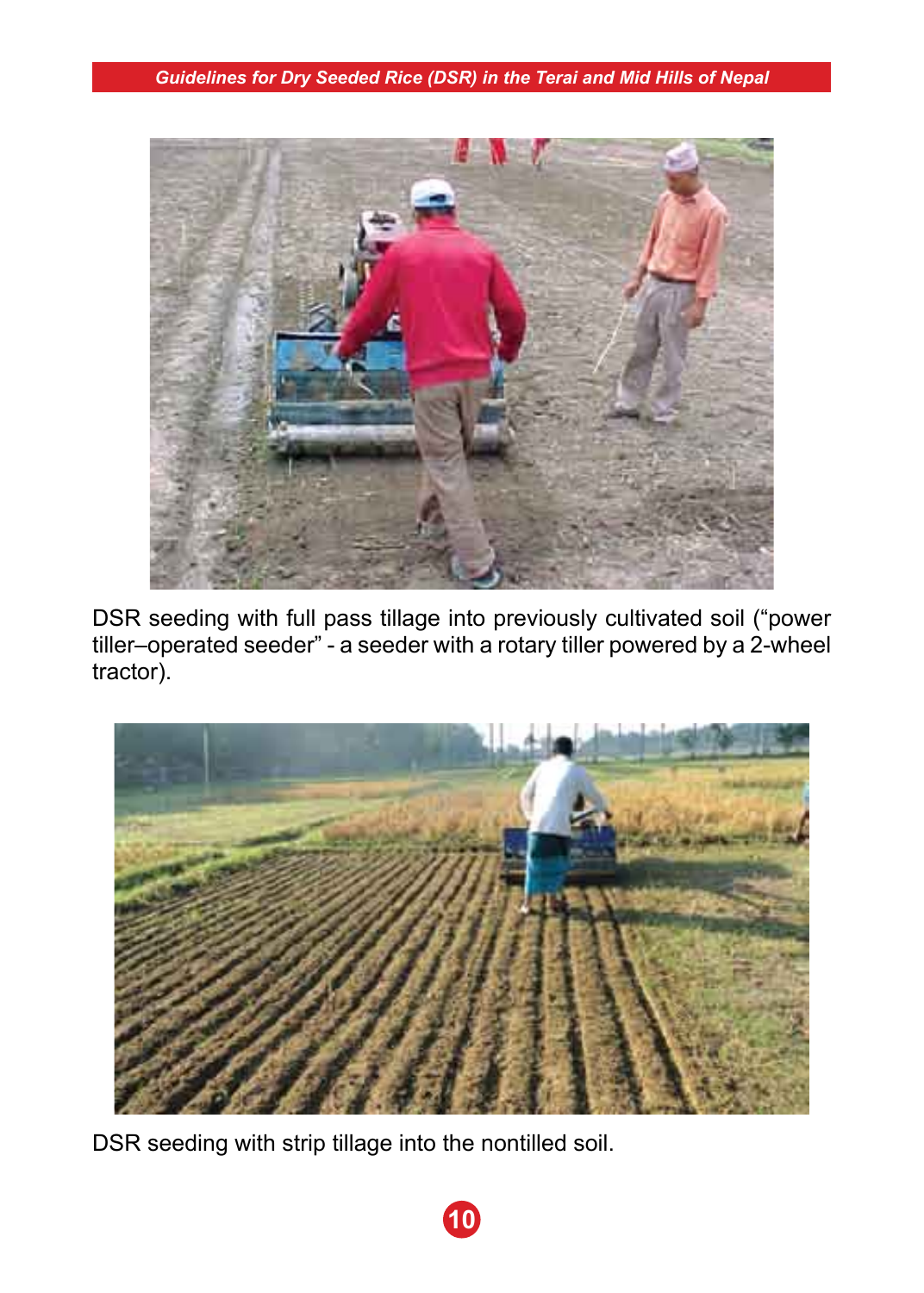# *b. Machinery for sowing*

 For precise seeding, rice should be drilled using a multicrop planter fitted with an inclined-plate seed-metering mechanism (see photo), and with the ability to drill both seed and fertilizer simultaneously. DSR can also be sown with a conventional seed-cum-fertilizer drill with a flutedroller seed-metering mechanism; however, the seeds will not be spaced evenly and a higher seed rate is required to avoid seed breakage. The inclined-plate seed-metering mechanism also provides the opportunity to use primed seed as there is no problem of seed breakage in contrast with the use of fluted-roller seed metering. Cleaning and maintenance of machinery is also very important to reduce seed breakage and achieve uniform crop establishment.

 Seed drills with inverted-T tynes are suitable for seeding into both tilled and nontilled soil.

 There should be good coverage of the seed with soil to prevent desiccation and predation by rodents and birds.



Inclined-plate (left) and fluted-roller (right) metering systems.

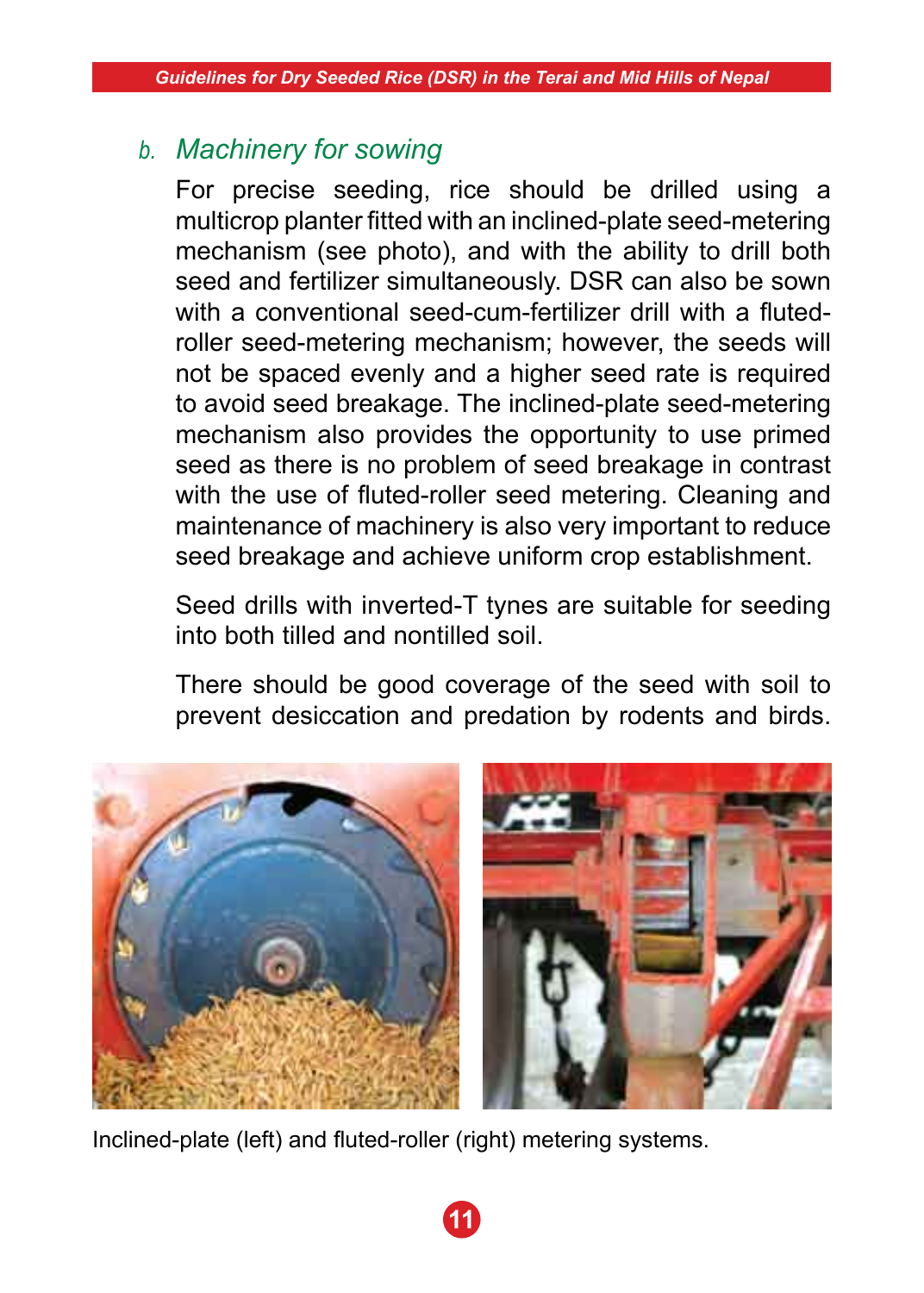

Coverage of seeds with soil using chains or flaps.

Therefore, it may help to use chains or flaps behind the tynes.

 For ZT-DSR, when no or only anchored residues of the previous crop (e.g., wheat) are retained, the same multicrop planter can be used for seeding if fitted with suitable tynes (e.g., inverted T, as commonly provided on multicrop planters made in India). However, if loose or bulky crop residues are present on the soil surface (e.g., mungbean, loose straw), the Turbo Happy Seeder should be used.

 Seed-cum-fertilizer drills for 2-wheel tractors are available in Nepal, and can be used for DSR in the small farm holdings in the foot hills, inner Terai and Terai region. Sowing can be done in a single pass with full tillage or strip tillage (achieved by removing at least 50% of the rotor blades and aligning the remaining 24 rotor blades so that they till a narrow strip in front of the seeding tynes, with the curved ends angled towards the sowing line). The depth of seeding needs to be adjusted by elevating the tillage blades to achieve a seeding depth of 1-2 cm. This is achieved by adjusting the roller bar attached to the back of the seed drill.

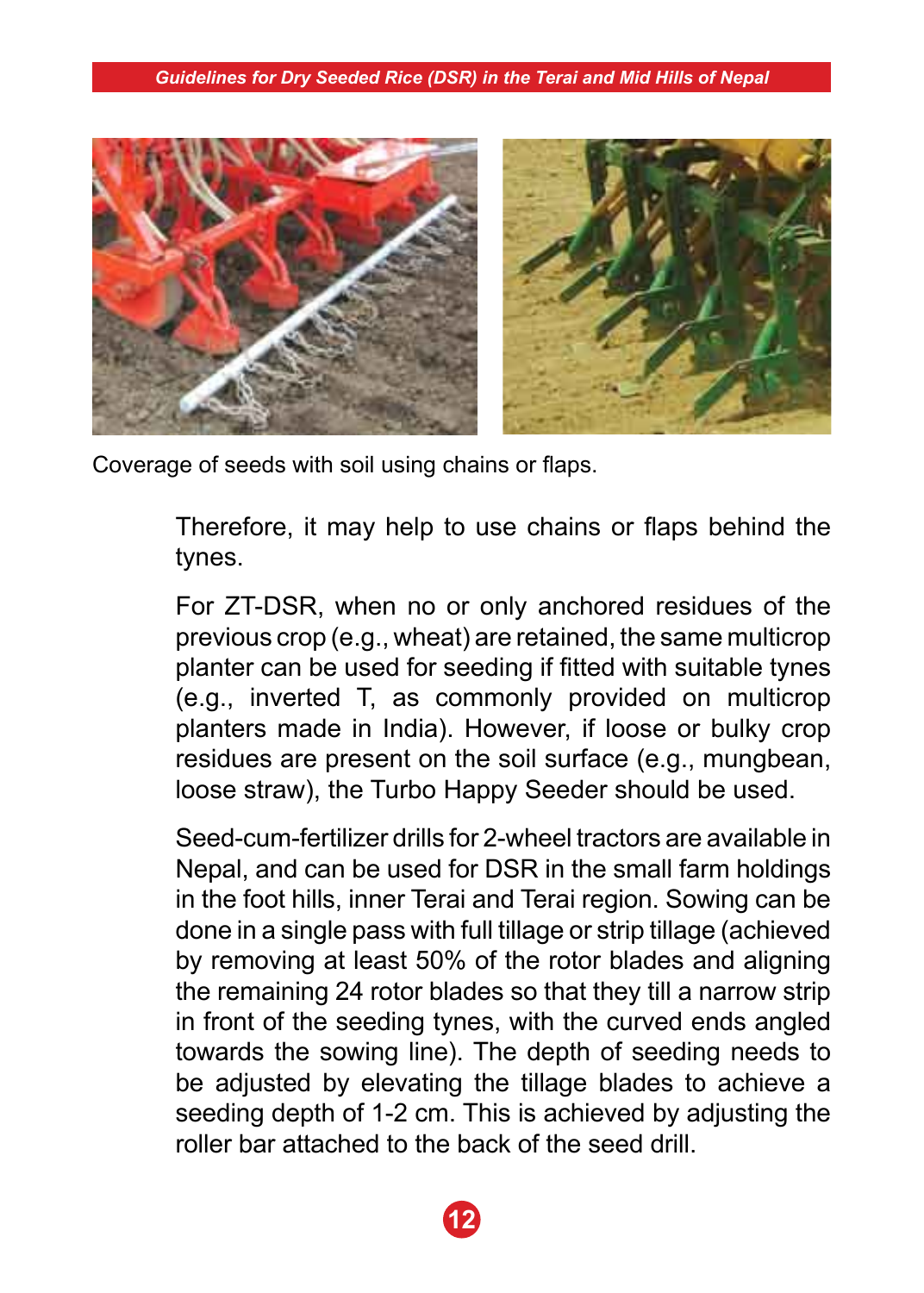

DSR being sown into residues using the Turbo Happy Seeder.

 Because of the high speed of the rotary axle on these drills, no prior tillage is needed using either full or strip tillage. Some of these drills (Indian models) have an inclined-plate seeding mechanism which enables precise seeding of a range of seeds sizes (from rice and wheat to maize, lentil and chickpeas). Others (Chinese models) have fluted roller seeding mechanisms. The seed-fertilizer drills/planters for 2-wheel tractors are an improvement on the "power tiller–operated seeders" (PTOS) that have been available for some time. The standard PTOS has a seed box but no fertilizer box, and a fluted-roller seeding mechanism.

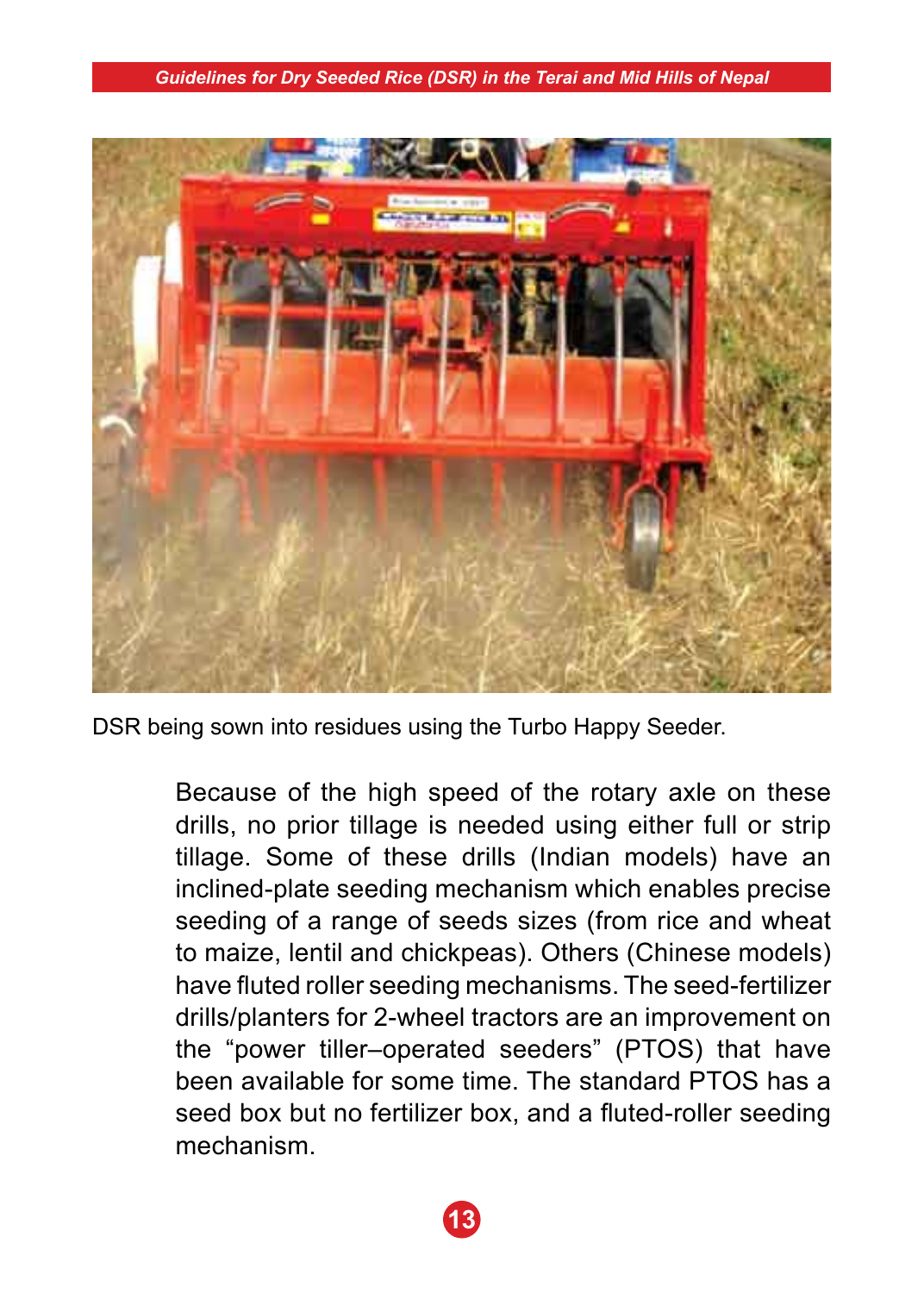

Crop being sown by a seed-cum-fertilizer drill with inclined-plate seeding mechanism, using full tillage, powered by a 2-wheel tractor. Tillage and seeding are done in a single pass. Note the residues remaining on the soil surface after sowing (right side of photo).

*c. Seed quality, rate, sowing depth, row spacing*

# **Key check 4.**

- Use certified seeds.
- 20-30 kg/ha (with inclined-plate seeding mechanism).
- 35–45 kg/ha (with fluted-roller seeding mechanism).
- Seeding depth: 1–2 cm.

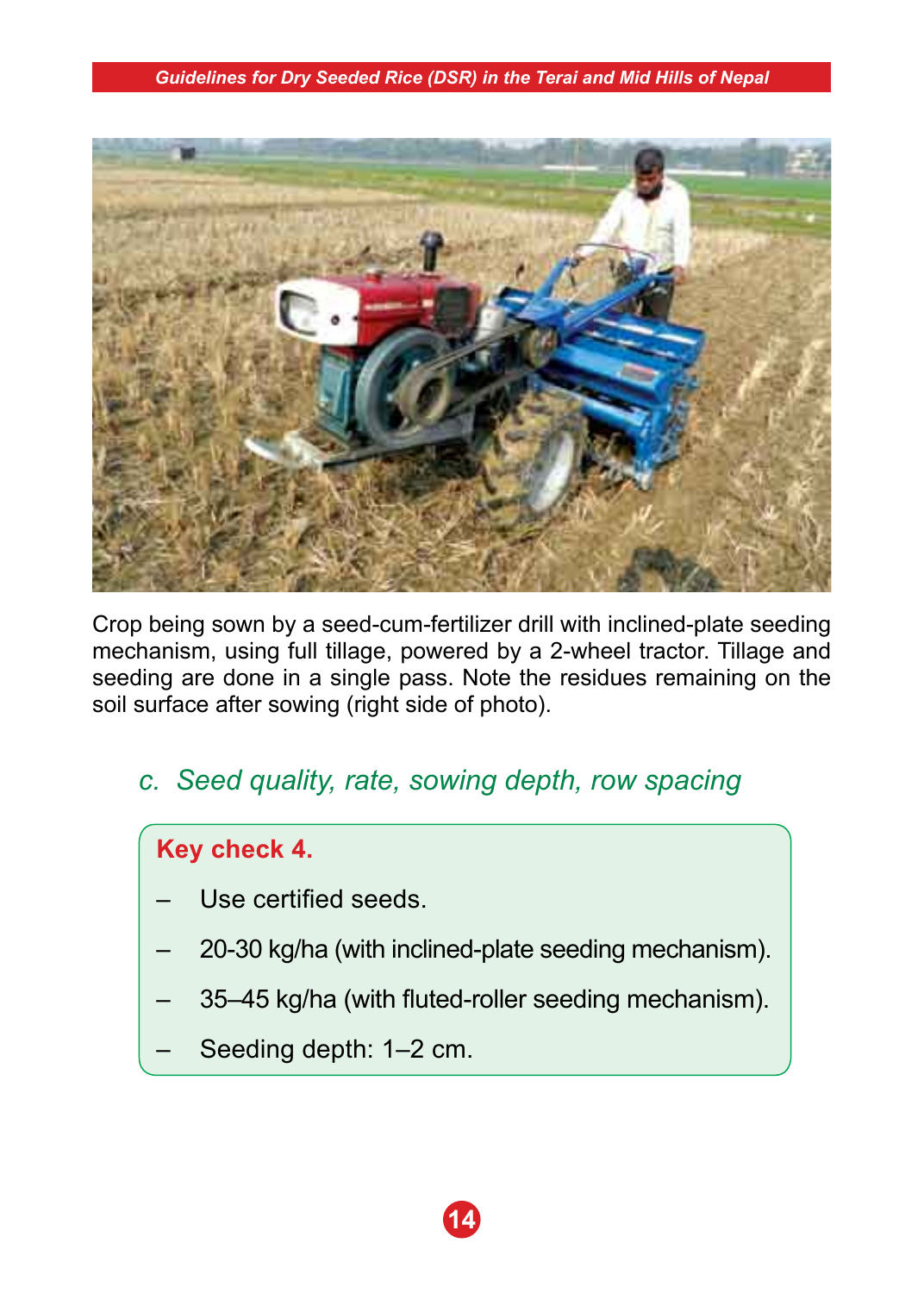

Inclined plate and fluted roller seed-cum-fertilizer drills for 2-wheel tractors.

**15**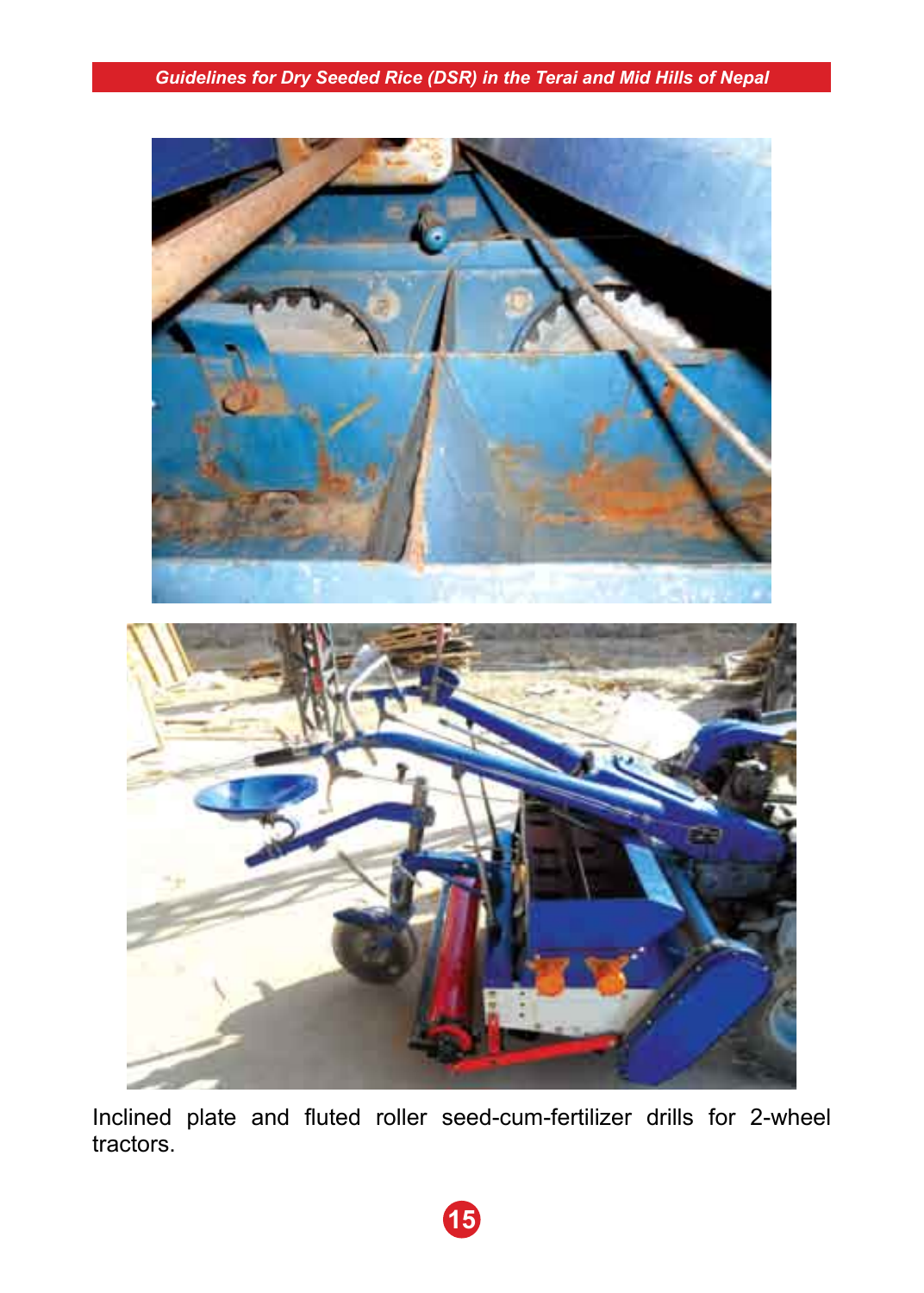Seed quality greatly influences germination rate; therefore, the use of certified seed is recommended. For inbreds, a seed rate of 20-30 kg/ha (using good-quality seeds with more than 95% germination) is optimal for DSR with a row spacing of 20 cm sown with a multicrop planter. Under good establishment conditions, the rate can be at the lower end of the range. However, where there is risk of reduced establishment due to factors such as suboptimal leveling, waterlogging, suboptimal moisture or seed predation, the seed rate should be at the higher end of the range. There is no yield penalty for sowing at higher rates up to about 50 kg/ha. The seeding depth for rice is critical and the rice should be sown at 1–2 cm, and definitely not deeper than 3 cm.

### **Don't** mix seed with urea fertilizer.

- *d. Seed treatment*
- 1. Priming

 Seed priming (soaking the seeds for 10–12 hours in a gunny-bag [burlap] in water) is a useful practice only under assured irrigation water availability. As DSR needs to be sown at a shallow depth (<2 cm) in advance of the monsoon rains, inadequate soil moisture can be a major constraint to rapid establishment of a good crop stand. Priming accelerates crop emergence and can thus assist rapid establishment. After soaking, the seeds are air dried for a couple of hours, which facilitates free flow of seeds through the seed drill. Further, the seed can be incubated for an additional 8–12 hours for pregermination if sowing is to be done into moist soil (after rain or presowing irrigation)

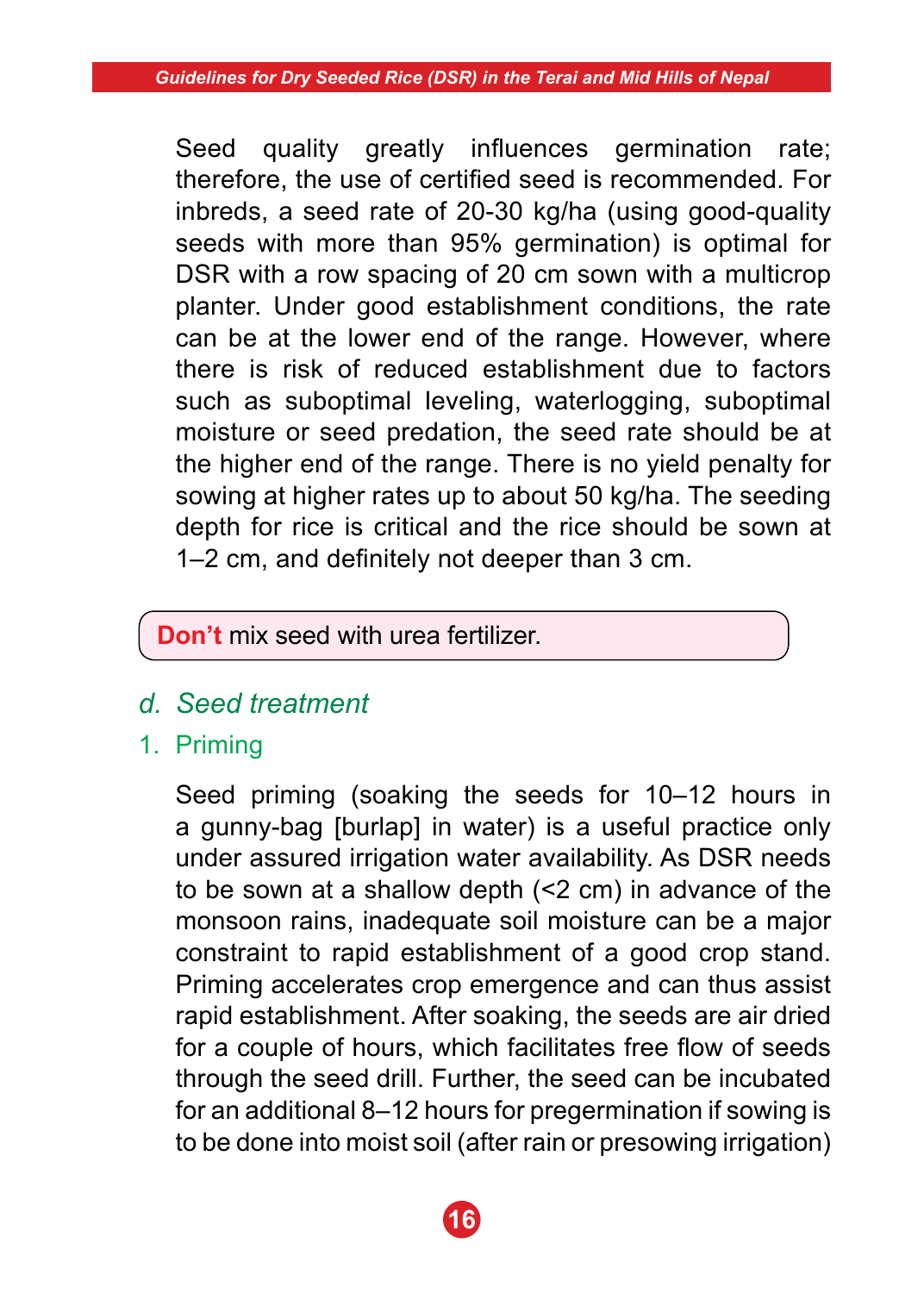using an inclined plate seed metering system. Incubation involves storing the seeds overnight in a gunny bag. The seeds should be sown shortly after priming or incubation. Emergence of pregerminated seeds will be adversely affected if sown into dry soil.

**Don't** sow primed seeds into dry soil unless you can irrigate immediately after sowing.

**Don't** sow pre-germinated seeds into dry soil.

**Don't** sow pre-germinated seeds using a fluted roller.

# 2. Seed treatment with fungicides and insecticides

 Where seed-borne diseases are a concern, seed treatment with fungicides is recommended to manage diseases such as loose smut, false smut, root rot, collar rot, and stem rot. For this, a weighed quantity of seed is soaked in water treated with fungicide (tebuconazole— Raxil Easy® at 1 mL/kg seed, or carbendazim—Bavistin® at 2 g/kg) for 24 hours. The volume of water used for soaking is equivalent to the volume of seed. The seeds are then removed from the fungicide solution and dried in the shade for 1–2 hours before sowing. Where high quality, certified, and first or second generation seed is used, fungicides are less likely to be needed. However, if sowing into a field with a history of soil-borne diseases, their use is advised.

It is important to observe your fields and know what insect pests might be present. Where soil-borne insect pests (e.g., termites) are a problem, seed treatment

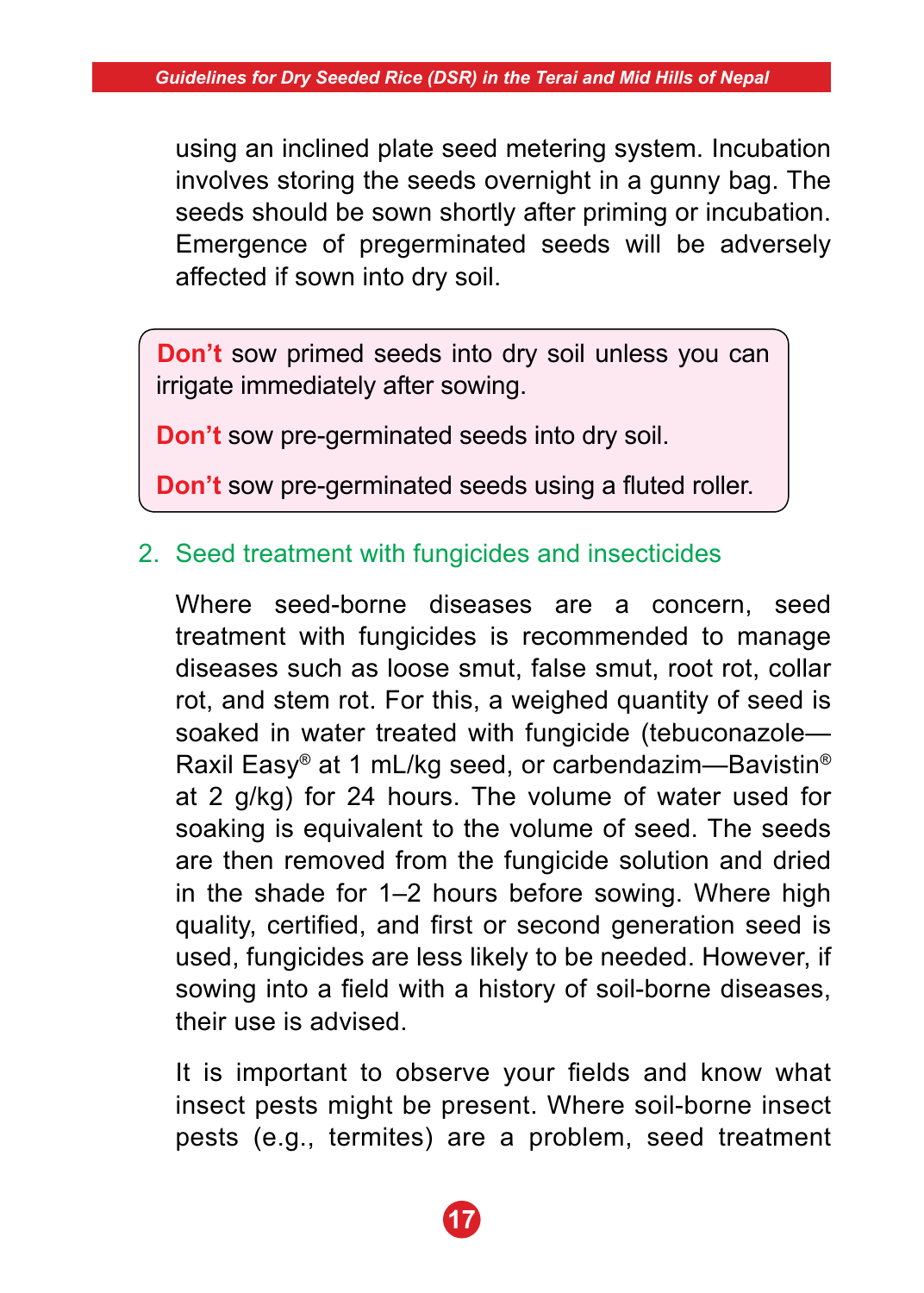with an insecticide is beneficial (imidacloprid—Gaucho 350 FS® at 3 mL/kg, alone or in combination with tebuconazole—Raxil Easy® at 0.3 mL/kg seed). The combination treatment will protect the seed from both soil-borne fungi and insects. The use of imidacloprid, or in combination with tebuconazole, is also suitable for treating dry seeds. Mix the chemicals in 15 mL water/kg seed.

# **7. Fertilizer management**

### **Key check 5.**

- Avoid basal dose of urea.
- Use a minimum of three splits of N fertilizer.

# *a. Nitrogen (N), phosphorus (P), potassium (K), and zinc (Zn)*

Use 100-120 kg N/ha depending upon soil fertility and variety (Table 3). Use the higher rate for hybrids. The requirement for other fertilizers is  $P_2O_5$  at 40 kg/ha,  $\mathsf{K}_2\mathsf{O}$  at 30 kg/ha, and ZnSO $_4$  at 25 kg/ha (in Terai). The nitrogen dose for CT-DSR can be reduced by 25% by green manuring, i.e., growing *Sesbania* (*Dhaincha*) and incorporating it 2–3 days prior to sowing DSR using a knock down herbicide such as glyphosate then seeding into the *Sesbania* using the Turbo Happy Seeder. This will result in the DSR being seeded into a mulch.

 All fertilizer except urea (N) should be applied at sowing. Compound fertilizers (DAP or NPK formulations) should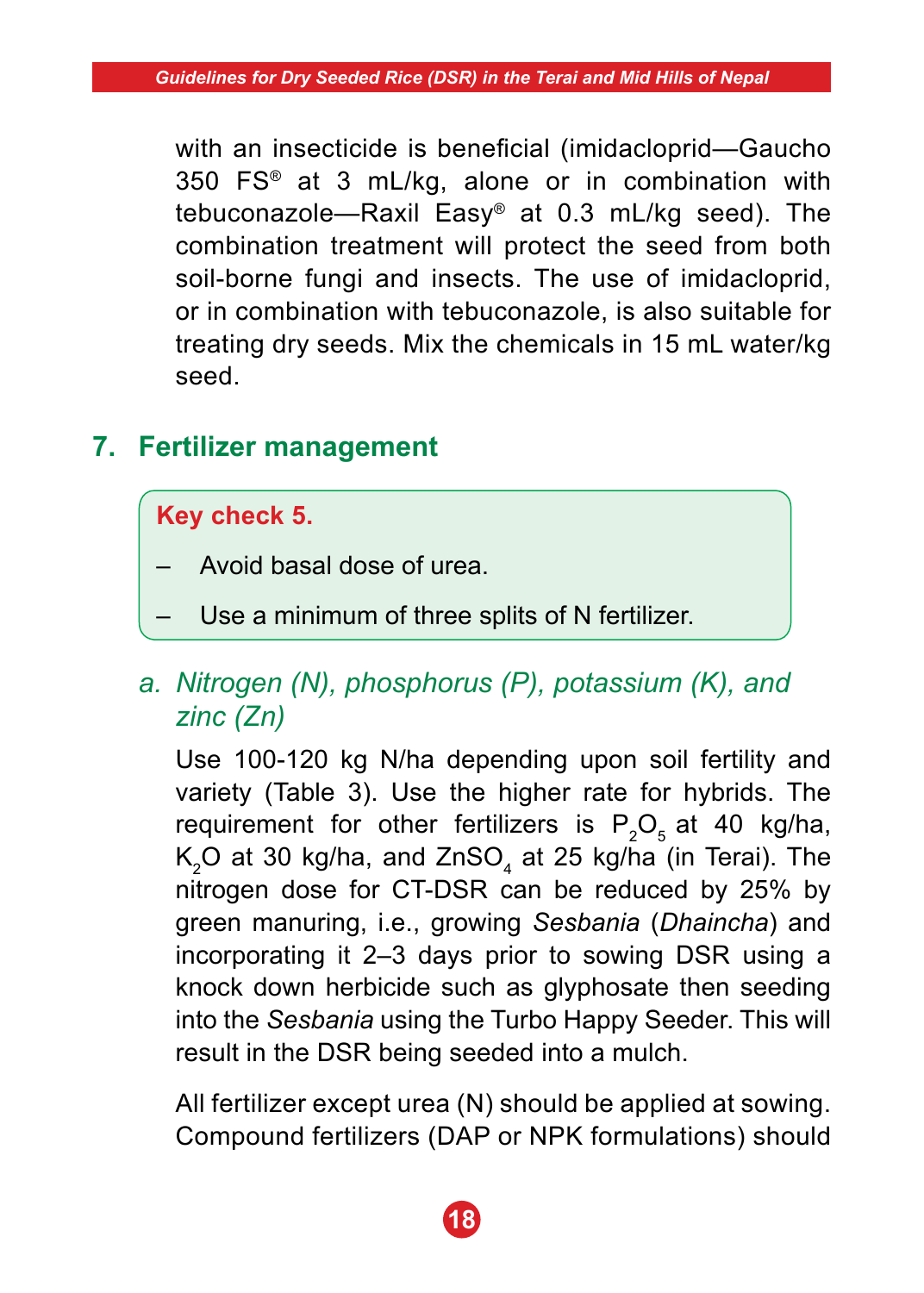be placed in the soil at the time of sowing using the seed drill. If Zn is not applied at sowing, it can be applied as a foliar spray (0.5% zinc sulfate and 1.0% urea) 30 days after sowing (DAS) and at panicle initiation (PI), which occurs approximately 3–4 weeks prior to heading. The remaining nitrogen should be applied as urea in three or four splits, evenly spaced, starting 2–3 weeks after sowing and with the last split at PI. Apply N prior to irrigation. Use of the leaf color chart (LCC) to determine the N fertilizer requirement enables more precise N



Leaf color chart.

**Don't** broadcast urea on moist soil after irrigation or rain. Apply urea before irrigation (or rain if likely).

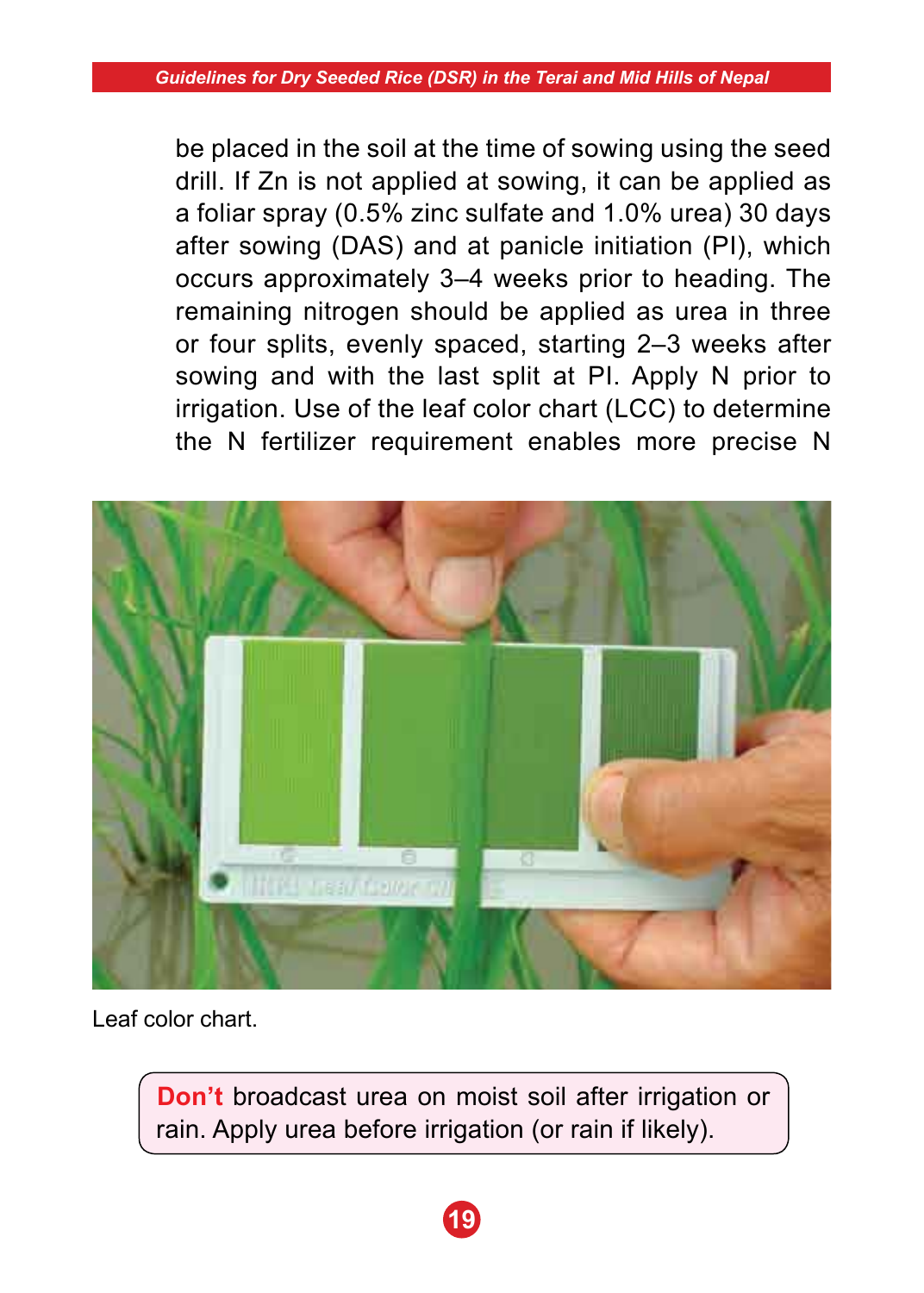application according to the crop requirement, and often results in a reduction in the amount applied while maintaining yield. The standardized LCC developed by IRRI (photo above) is five inches long, made of highquality plastic, with four color shades from yellowish green (No. 2) to dark green (No. 5). For high-yielding varieties/hybrids, N application should be based on a critical LCC value of 4.

# *b. Iron (Fe)*

Dry seeded rice often suffers from iron deficiency when grown on lighter soils (sandy loams and loams), and the deficiency is worse in low-rainfall seasons. The symptoms generally appear during the early vegetative stage in the



**20**

Symptoms of iron deficiency (foreground).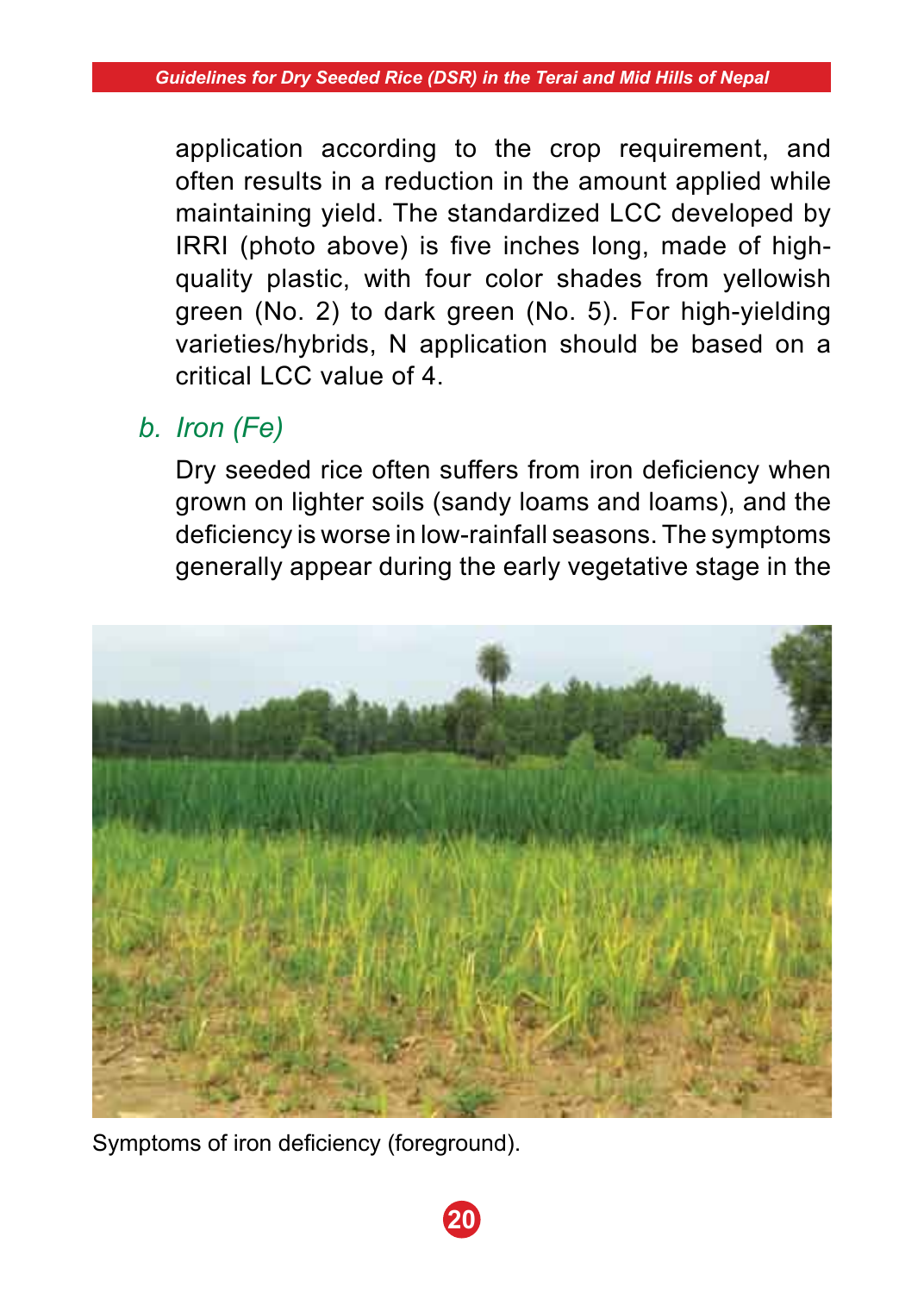form of yellowing, stunted plants, and seedling death. The crop should be sprayed with 1% ferrous sulfate solution as soon as the symptoms appear (with repeat applications after a week if the symptoms persist). For severe symptoms, try to keep the field flooded/saturated for a few days at the time of ferrous sulfate application. If iron deficiency symptoms appear later during crop growth, they may be due to cereal cyst nematodes check the roots for galls to determine whether this is a likely cause. If galls are present, avoid using this field for DSR in the future.



Root galls indicating nematode infestation.

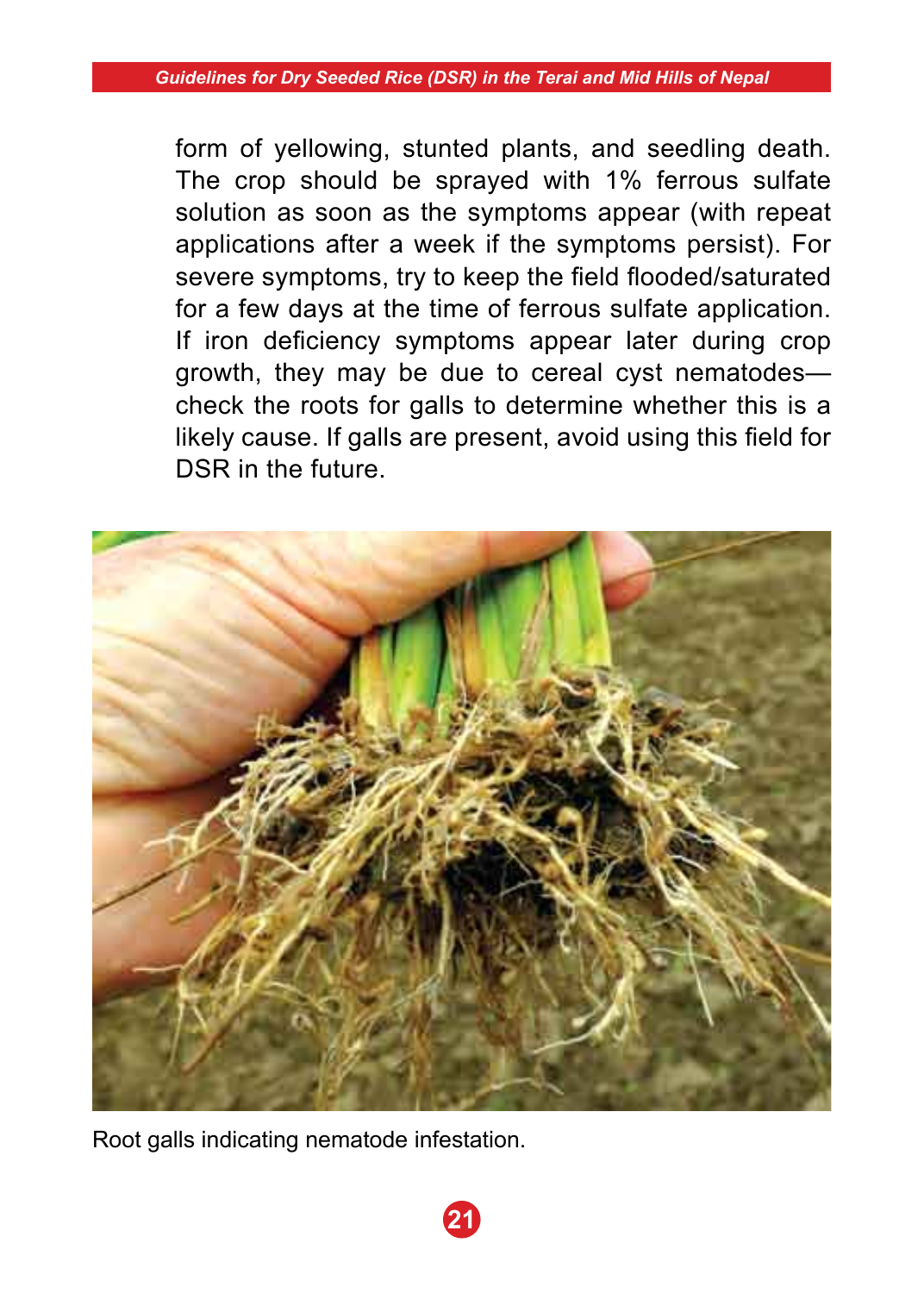# **8. Irrigation management**

### **Key check 6.**

- Keep the soil in the seed/root zone moist during establishment.
- Keep the soil close to saturation from the start of heading to the start of grain filling.

 The goal of irrigation management is to minimise the use of irrigation water while maintaining yield because of increasing water scarcity and/or the high cost of pumping groundwater. Rice does not need to be continuously flooded for good growth and yield. It can be grown with periodic irrigation, allowing the soil surface to dry for a few days between irrigations. However, if the soil becomes too dry too often, the rice crop will suffer and there will be a loss of yield. Therefore, irrigation needs to be managed carefully. The irrigation requirement for DSR depends very much on the weather and the soil type. The lighter (less clayey, more sandy) the soil, the more frequently it will need irrigation in the absence of adequate rain. Adding organic matter through the application of manure, compost, or retention of crop residues will improve soil water holding capacity and can reduce the required frequency of irrigation over time.

 DSR needs an assured water supply for the first 3 weeks after sowing for good establishment, applying light irrigations as needed - do not allow water to pond for more than a few hours; drain the water off the field if necessary. When DSR is established in hot and dry conditions, frequent irrigation is needed to keep the soil moist in the root zone, especially

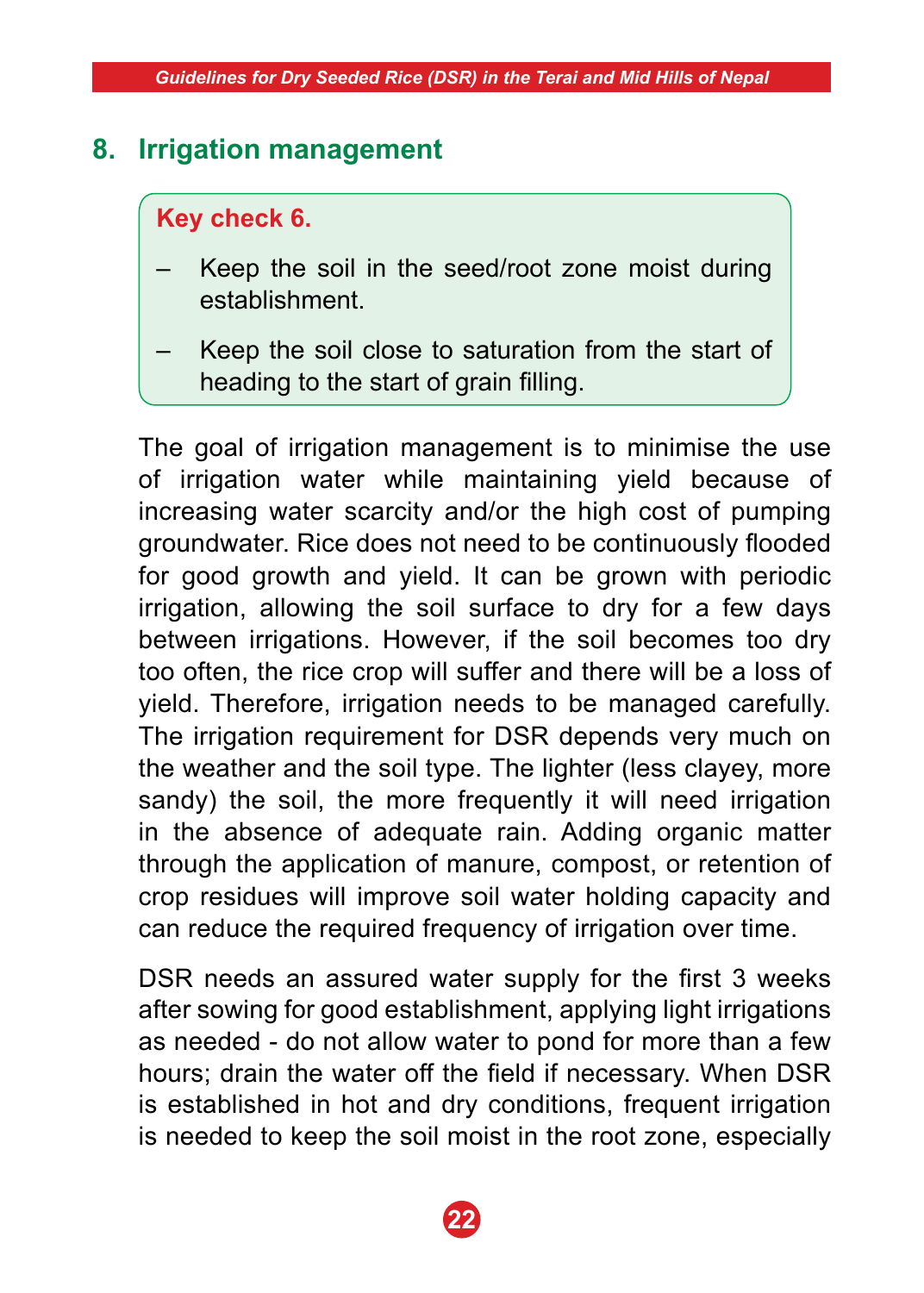on lighter soils, which may require irrigation every couple of days for good establishment. During the active tillering phase, that is, 30–45 days after seeding (DAS), and the heading to grain-filling stage, the topsoil (0–15 cm) should be kept close to saturation, with irrigation applied as needed. At other stages the topsoil can be allowed to become drier, but never to the degree that the leaves show signs of rolling (no longer flat) in the early morning. For clayey soils the appearance of hairline cracks on the soil surface is a general indication of the need to irrigate.

# **9. Weed management**

 Weed management is usually the biggest challenge for successful production of DSR. A much larger range of weeds occurs in DSR than in puddled transplanted rice, and, if uncontrolled, the degree of infestation can be great enough to reduce rice yield to zero. There are three broad classes of weeds—grasses, broadleaves, and sedges. Table 2 lists the weeds commonly found in DSR in Nepal.

# *a. Cultural practices*

 Stale seedbed technique*:* This technique is highly desirable if the field has a large weed seed bank (i.e., lots of weed seeds in the soil as a result of weed infestation in the past). Weeds are germinated and encouraged to grow by giving one or two irrigations 2-4 weeks prior to sowing, and then killed by either a nonselective herbicide (glyphosate or paraquat) or tillage. If the soil condition is suitable for sowing, use a nonselective herbicide to kill the weeds and sow the crop without any tillage, as tillage brings more weed seeds near the soil

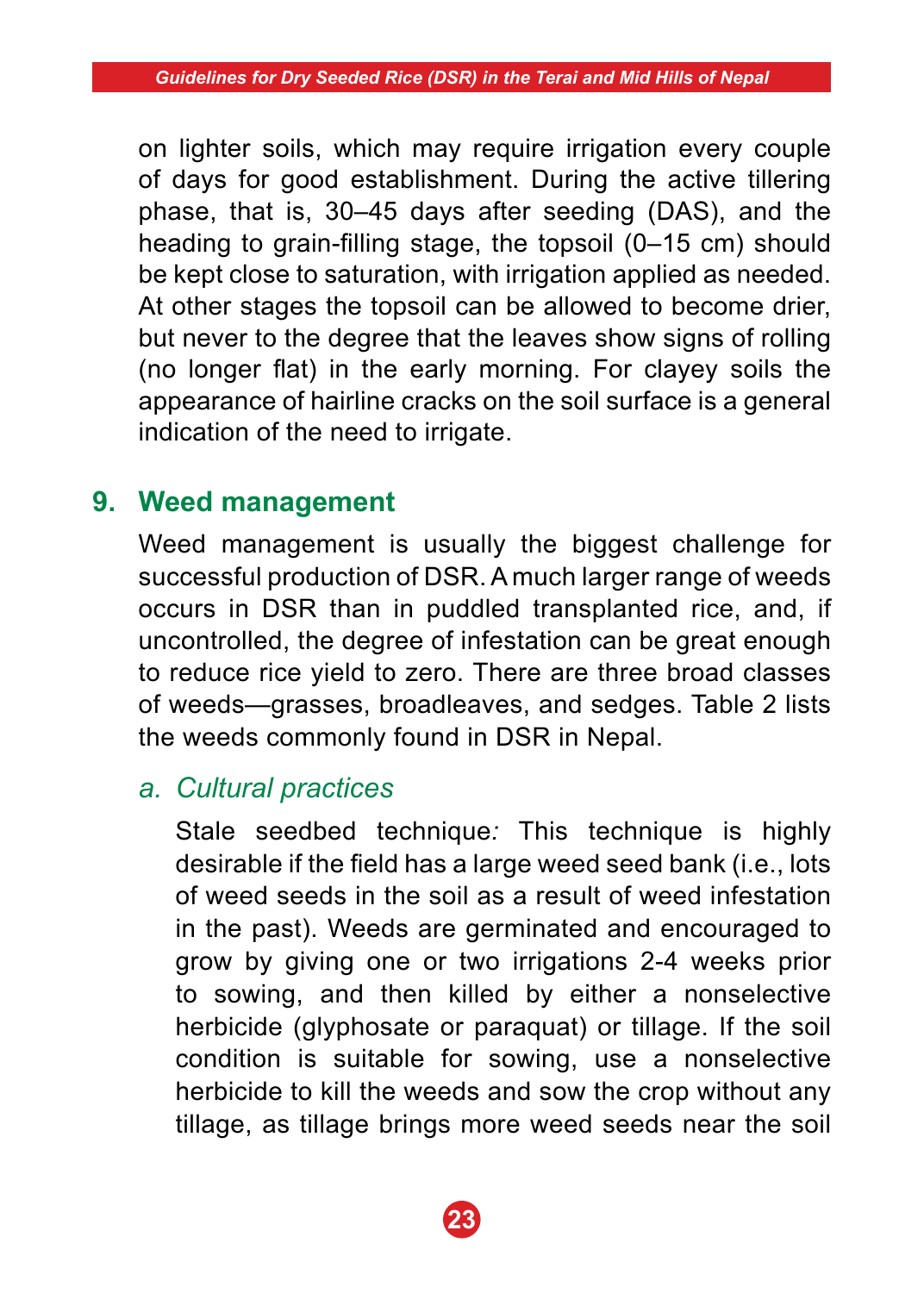surface and thus promotes their germination. In some locations, volunteer rice is problematic in DSR. Under such conditions, use of the stale seed bed technique and rouging of the volunteer rice before grain setting are advised. Where volunteer rice is extremely problematic, use puddling and transplanting in the next year. Note that the weeds must be actively growing at the time of herbicide application, so, if the soil is dry, an irrigation will be needed prior to herbicide application. This method has great potential for reducing weeds in DSR because of the 2-month fallow period between wheat harvest and rice sowing. This technique is also helpful in managing weedy rice, which is an emerging problem in lowland rice in the Eastern Gangetic Plains. In ZT-DSR, retention of 15-20 cm standing residues of the preceding wheat crop decreases weed infestation in DSR and improves soil quality.

# *b. Chemicals*

 A wide range of herbicides is available for controlling weeds (Table 3). All herbicides need to be mixed with water prior to application. Clean water should be used, as muddy water reduces herbicide efficacy. Spray tanks, booms, and nozzles should be cleaned properly with clean water after use. Chemicals should not be mixed together unless recommended, as this may reduce their effectiveness on weeds and/or be harmful to the rice plants. Chemicals should always be applied at the recommended rate following all safety procedures (see key check 7 below).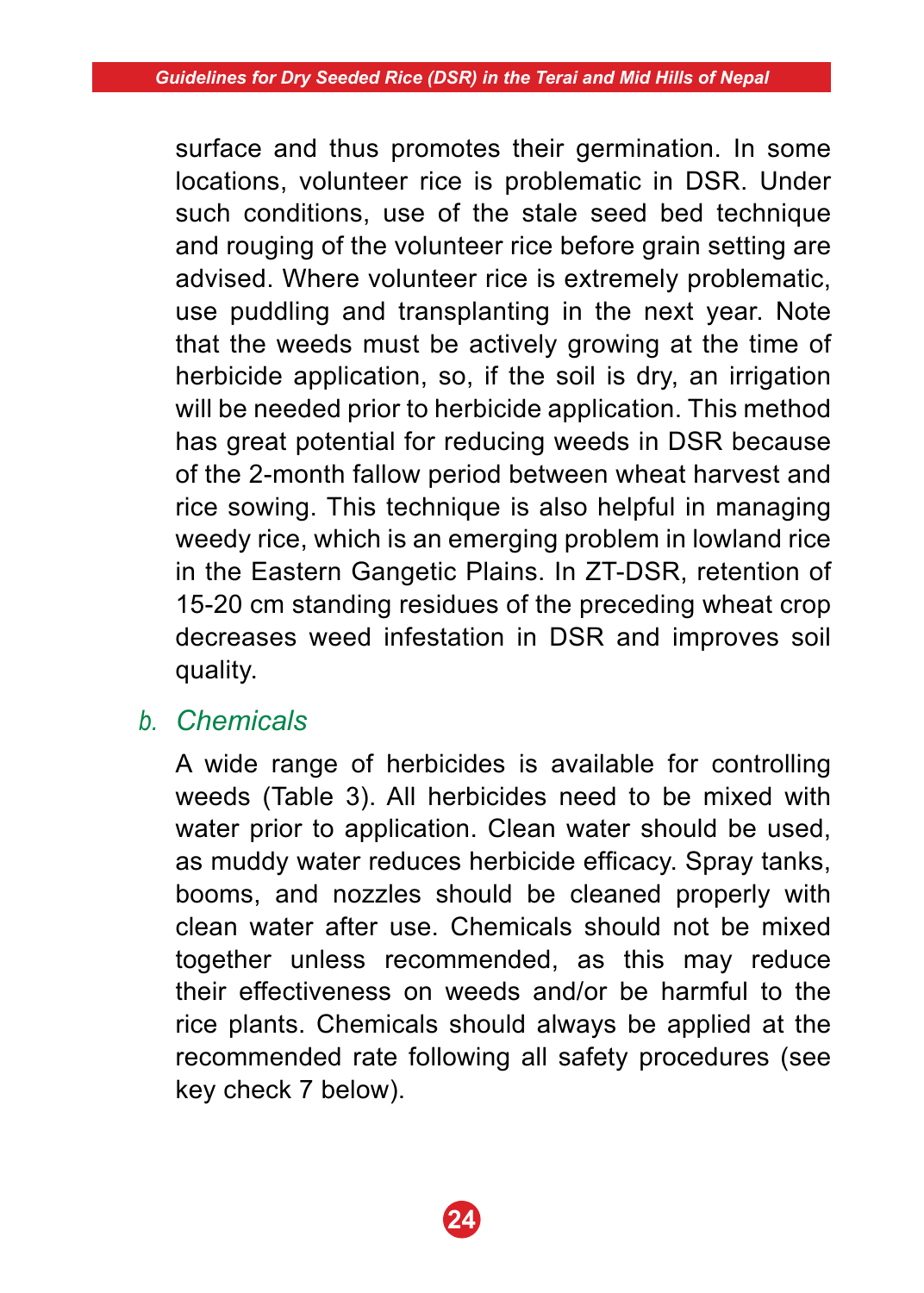**Key check 7.** Always use safe procedures for applying herbicides and pesticides.

All herbicides and pesticides should be regarded as dangerous. Proper safety precautions should be followed. These include:

- Wearing protective clothing when mixing the chemicals with water and when spraying. This includes wearing rubber gloves, a face mask, goggles, a hat, a long-sleeved water repellent coat or apron, with coat sleeves covering the gloves, rubber boots, long trousers – worn over boots.
- Protective clothing should be removed and washed after use, and operators should take a bath/shower with soap after applying chemicals.
- Operators should not smoke or eat when mixing or applying chemicals.
- Spray tanks must not be washed out in rivers or ponds as many chemicals are toxic to fish and amphibians.
- Pesticide containers should be buried at least 50 m away from running water and 1 m deep, burnt well away from people/houses, or recycled where this is available.
- Empty pesticide containers should not be used to store food or drinks.
- Pesticides should be stored in a locked container out of reach of children.

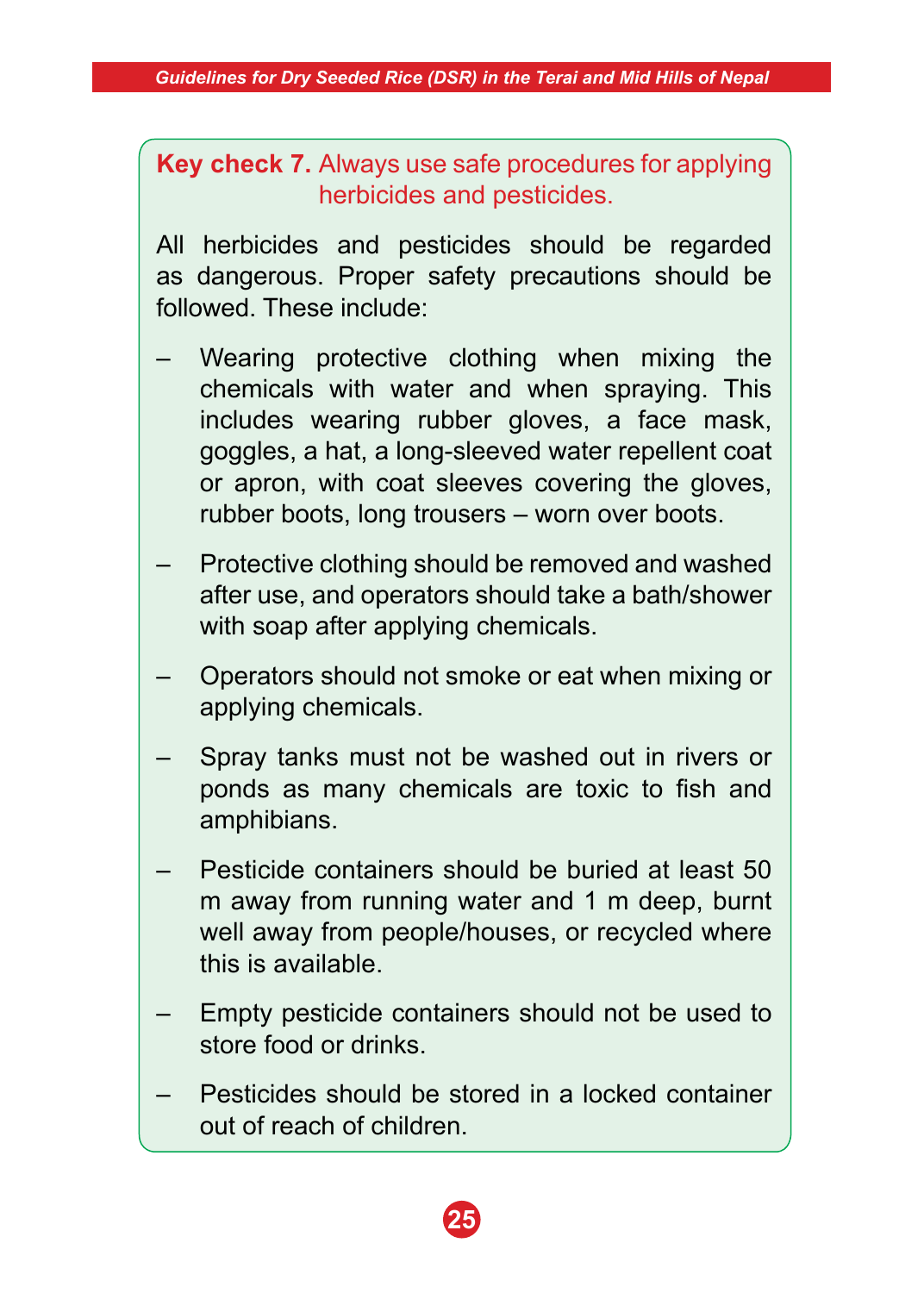Uniform application of the spray across the entire field is needed to avoid "misses" (costly follow-up hand weeding needed) and overspraying (waste of costly chemicals). The best way of achieving this is with a multinozzle (e.g., three) boom with flat-fan nozzles and slightly overlapping spray patterns at the soil surface. The overlap is achieved by holding the boom at the right height (approximately 50 cm) above the target (for preemergence, the soil surface is the target, and for postemergence, weeds are the target, so the boom should be 50 cm above the top of weeds). Cone nozzles should not be used for herbicide application—only flatfan nozzles are recommended.



**26**

Protective clothing for spraying.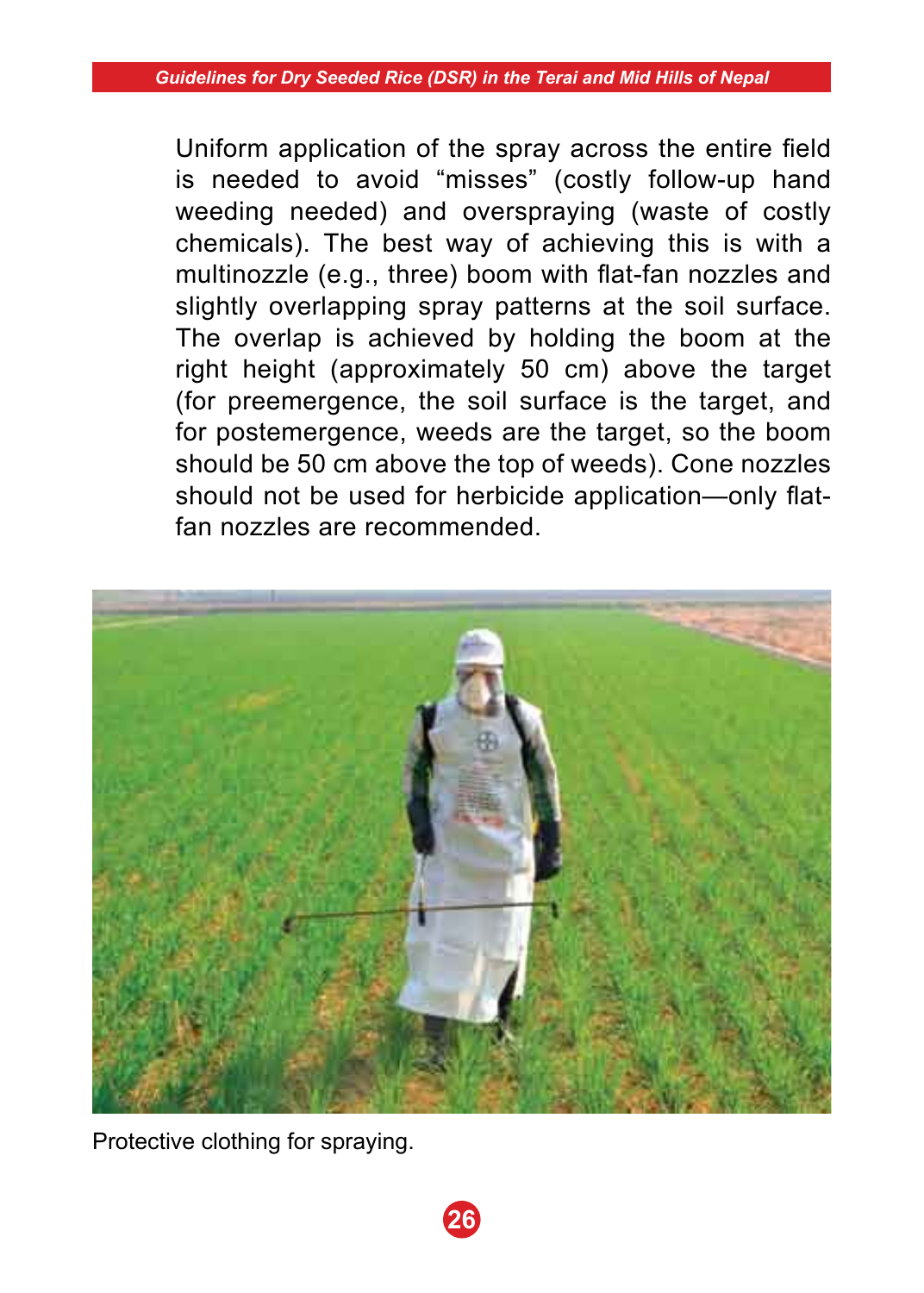

Protective clothes can be made from washed fertilizer bags.

 When multiple nozzle boom sprayers are not available in the market, they can be made locally by using flatfan nozzles, PVC pipe and bamboo stick/plastic pipe/ metallic rod. For a knapsack sprayer, a 3 nozzle boom can be used, and for a foot-sprayer a 6-7 nozzle boom can be used. The longer boom provides several times the cost effectiveness and with better precision in herbicide application.

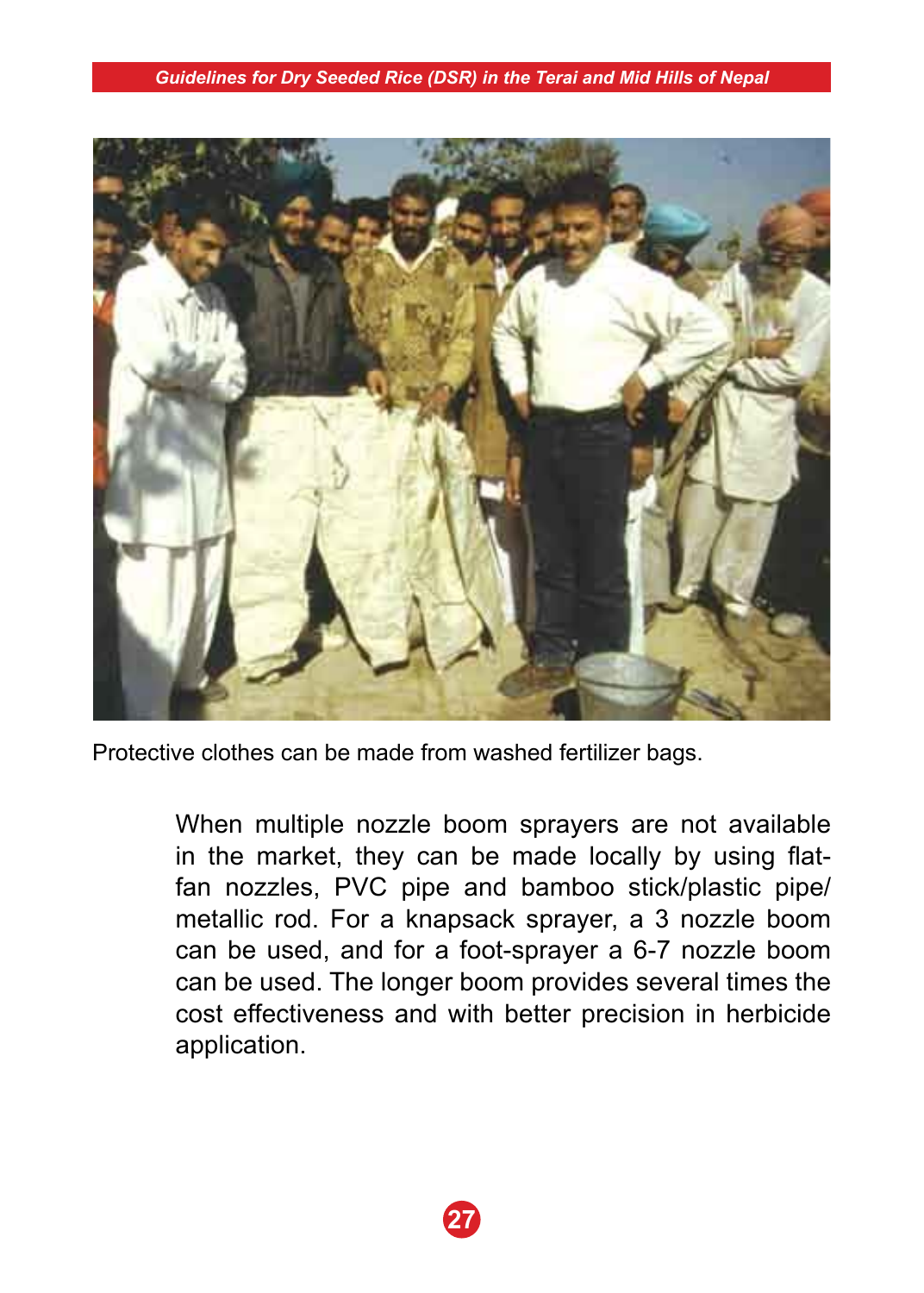

Boom height for desired spray pattern with slight overlap at ground level to avoid "misses".

# i) Preplant/knockdown herbicides

 These herbicides are used to kill existing vegetation prior to rice sowing under ZT-DSR. Glyphosate (1.0 kg a.i./ha or 1% by volume) and paraquat (0.5 kg a.i./ha or 0.5% by volume) are recommended. If fields are infested with perennial weeds, use glyphosate, not paraquat.

# **Key check 8.**

- Ensure that the soil is moist before applying preemergence herbicide.
- Apply irrigation 24 h after postemergence herbicide application if the soil is not moist.

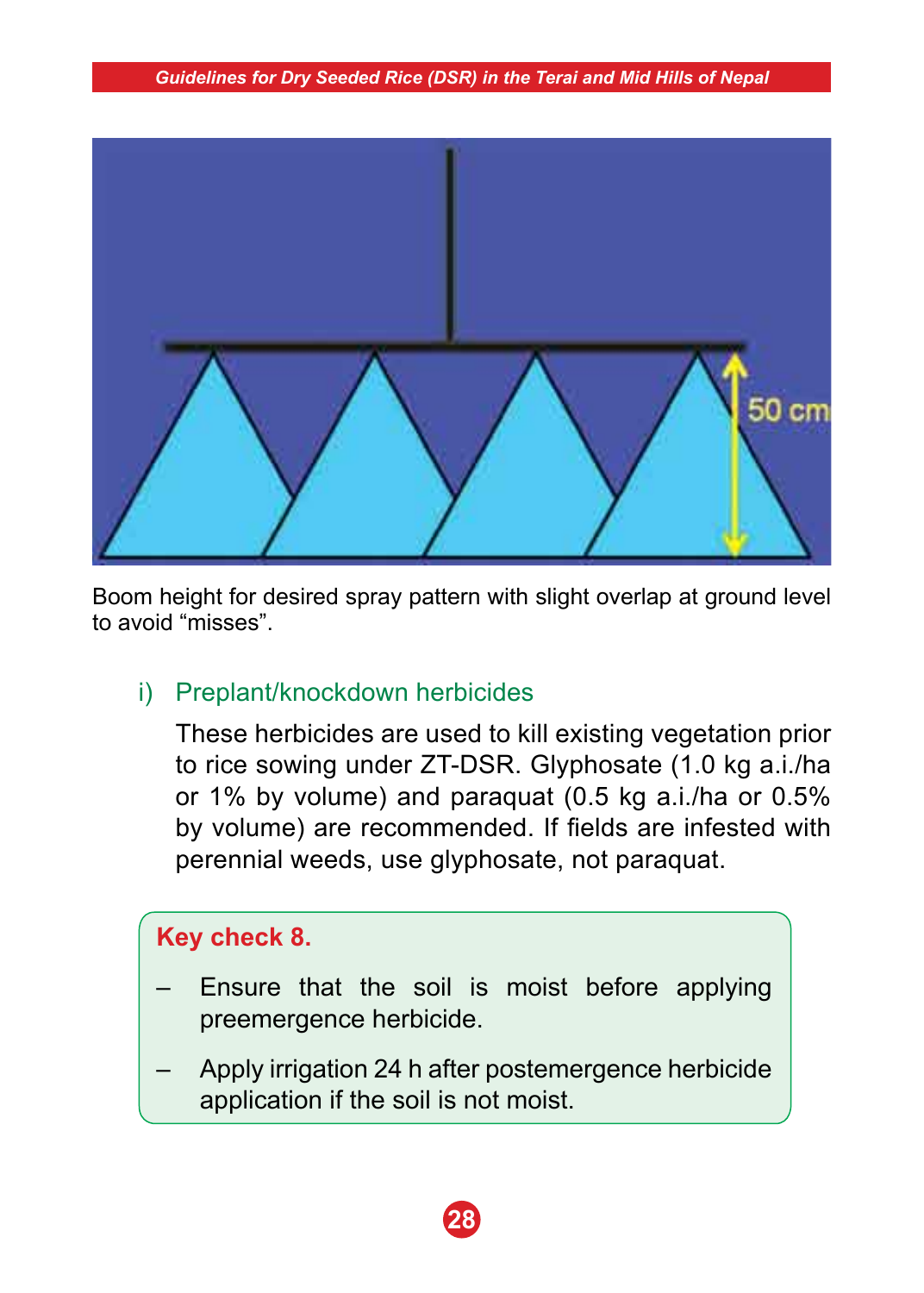### ii) After crop sowing

 The choice of herbicide depends on the types of weeds, and no single herbicide can control all weeds in the rice crop. In many situations, the best method for effective weed control is application of a preemergence herbicide (1–3 DAS, before the weeds and rice emerge), followed by a postemergence application 15–25 DAS. This will typically involve the use of pendimethalin or oxadiargyl as preemergence followed by a postemergence application of bispyribac-sodium or azimsulfuron or bispyribacsodium plus azimsulfuron. If the field has only broadleaf weeds, 2,4-D sodium salt or 2,4-D ethyl ester can also control weeds effectively. However, in cases where the preemergence herbicide is missed (e.g., due to rain) or fails (e.g., due to management errors, such as soil too dry at the time of spraying), early herbicide application at 15 DAS should be made based on the types of weeds present.

**Don't** apply preemergence herbicide on dry soil; irrigate first if needed.

**Don't** allow water stress after the application of postemergence herbicide; irrigate if needed.

**Don't** apply herbicide if it is raining or likely to rain in the next 6 hours.

# *c. Physical*

 Physical weed control consists of removing weeds by hand (manual weeding) or by machine (mechanical weeding). It is practically and economically impossible

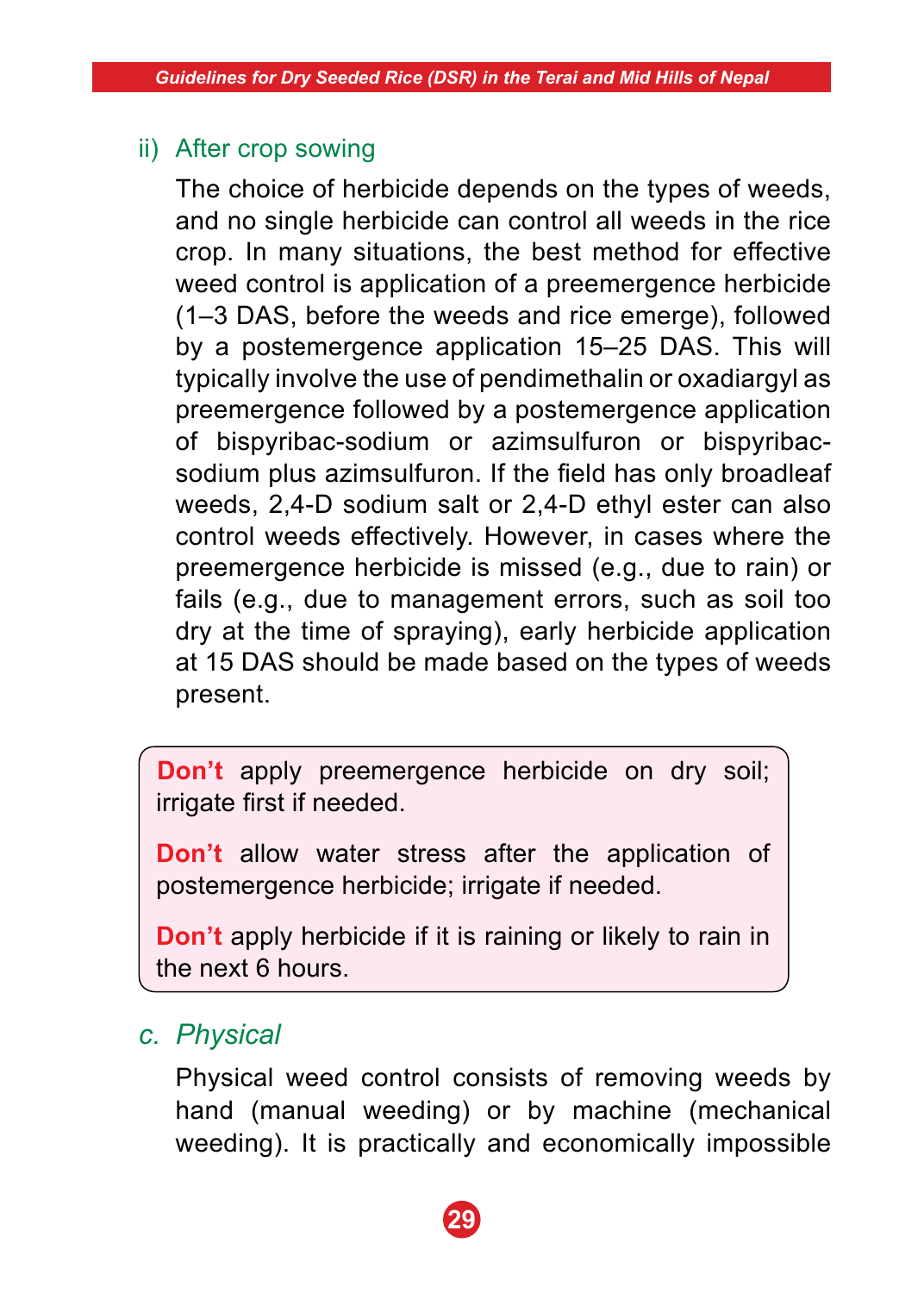

Hand and motorized mechanical weeders.

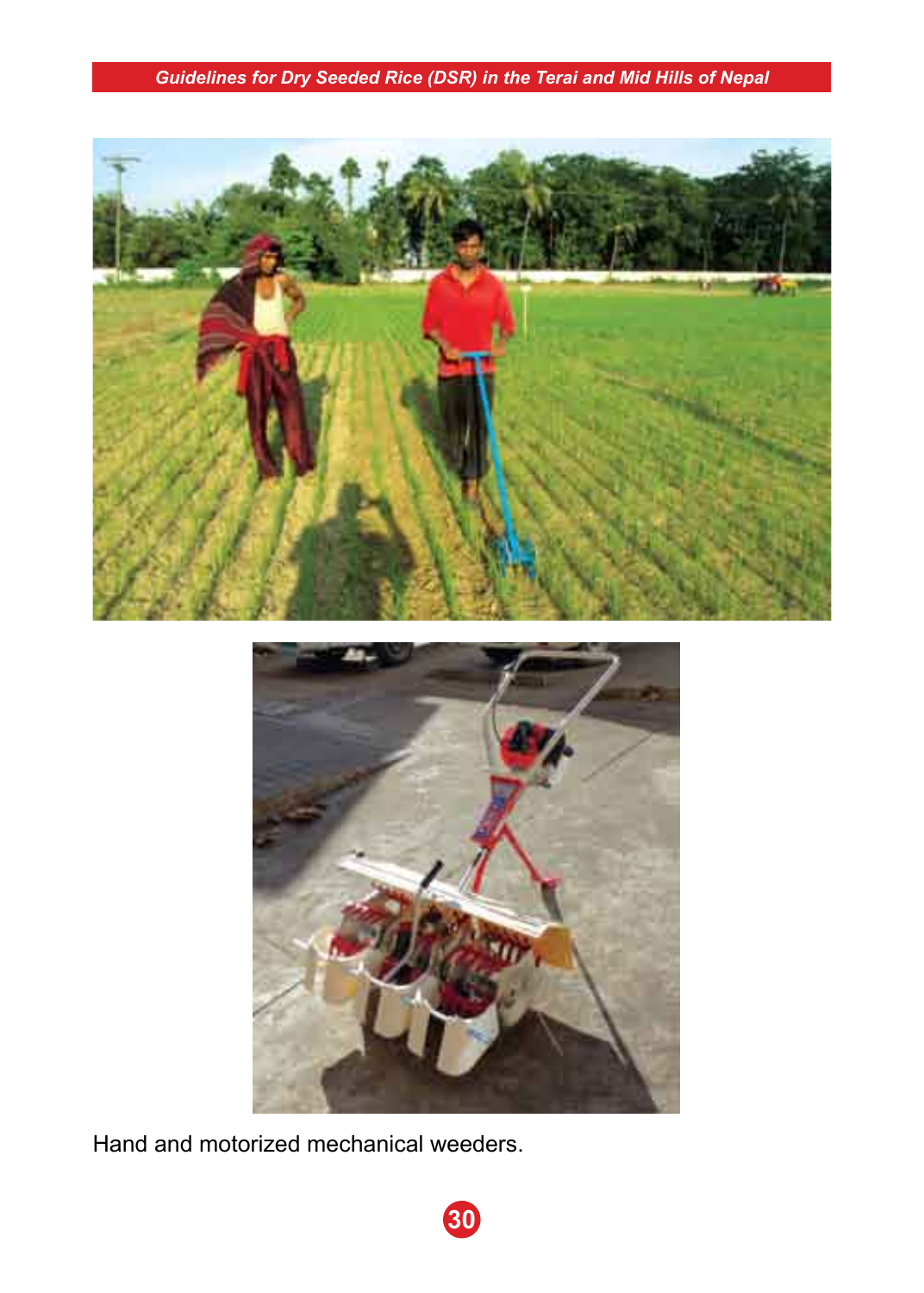to control weeds solely by hand weeding because of labor scarcity and rising labor wages. However, one or two spot hand weedings are strongly recommended to remove weeds that escape herbicide application, and to prevent weed seed production and the accumulation of weed seeds in the soil. Mechanical weeding can be useful in reducing labor use in weeding. Motorized cono and other hand weeders can be included as part of integrated weed management.

### *d. Surface residue retention*

 Retention of crop residues on the soil surface in zerotillage systems also helps to suppress weeds.

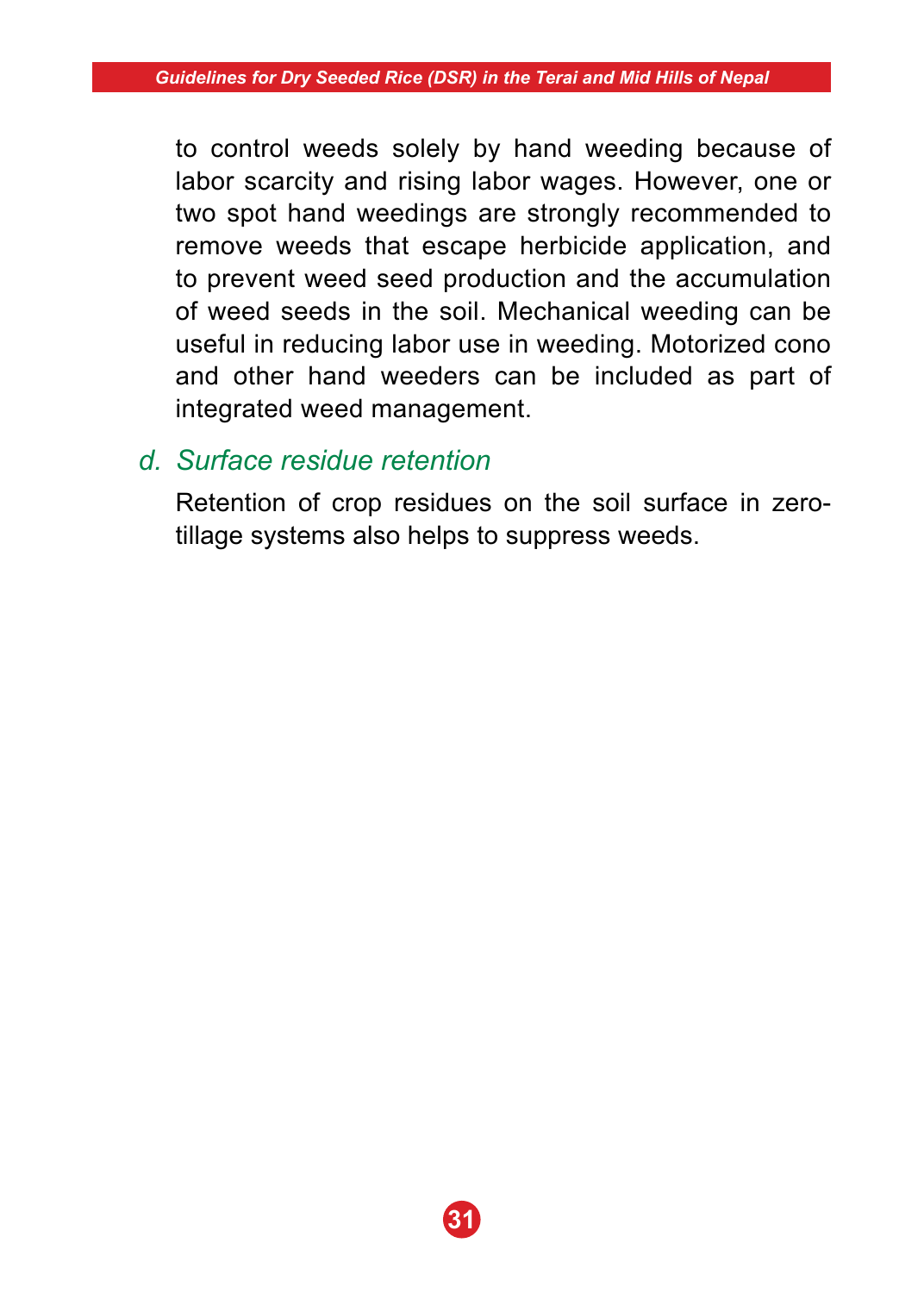| <b>Cultivar</b>                            | <b>Duration</b><br>(days) | Yield<br>potential<br>(t/ha) | <b>Nitrogen</b><br>requirement<br>(kg/ha) | <b>District/Region/Situation</b>                                                                          |
|--------------------------------------------|---------------------------|------------------------------|-------------------------------------------|-----------------------------------------------------------------------------------------------------------|
| Inbred for Terai and inner Terai           |                           |                              |                                           |                                                                                                           |
| Hardinath-1                                | 110-115                   | 5.0                          | 100                                       | <b>Terai and Inner Terai</b>                                                                              |
| Sarju -52                                  | 110-118                   | 4.5                          | 100                                       | Officially not released but<br>popular in Rupandehi,<br>Nawalparasi, Banke and<br><b>Bardia districts</b> |
| Tarahara-1                                 | 115                       | 4.2                          | $90 - 92$                                 | Eastern and central Terai                                                                                 |
| Radha-4                                    | 120-25                    | 3.2                          | 100                                       | Foothills and Terai region                                                                                |
| Sukha-1                                    | 125                       | $2.5 - 3.6$                  | 60                                        | Terai and inner Terai, river<br>basin                                                                     |
| Sukha-2                                    | 125                       | $3.3 - 3.5$                  | 60                                        | Terai and inner Terai, river<br>basin                                                                     |
| Sukha-3                                    | 125                       | $3.2 - 4.2$                  | 60                                        | Terai and inner Terai, river<br>basin                                                                     |
| Makarkaddu                                 | 125                       | 5.0                          | 100                                       | Officially not released but<br>popular, Terai, inner Terai,<br>irrigated and rainfed lowland              |
| Ram Dhan                                   | 138-148                   | 4.9                          | 100                                       | Chitwan                                                                                                   |
| Sabitri                                    | 140-145                   | 4.0                          | 100                                       | <b>Terai and inner Terai</b>                                                                              |
| Samba-Sub-1                                | 145-150                   | 4.0                          | 100                                       | Officially not released but<br>popular, Terai, inner Terai,<br>irrigated and rainfed lowland              |
| Sona Masuli                                | 150-155                   | 4.5                          | 100                                       | Terai (Officially not released<br>but cover large area in<br>Central Terai)                               |
| Inbred suitable for mid-hills              |                           |                              |                                           |                                                                                                           |
| Khumal-4                                   | 144                       | 6.3                          | 100                                       | Mid hills                                                                                                 |
| Khumal-8                                   | 158                       | 9.8                          | 100                                       | Mid hills                                                                                                 |
| Khumal-10                                  | 145                       | 4.5                          | 100                                       | Mid hills                                                                                                 |
| Hybrids suitable for Terai and inner Terai |                           |                              |                                           |                                                                                                           |
| Gorakhnath                                 | 120-125                   | $6 - 7$                      | 120                                       | Terai, inner Terai, irrigated<br>and rainfed lowland                                                      |

|  | <b>Table 1.</b> Suitable cultivars for DSR in the Terai and mid hills of Nepal. |  |  |  |  |  |  |  |
|--|---------------------------------------------------------------------------------|--|--|--|--|--|--|--|
|--|---------------------------------------------------------------------------------|--|--|--|--|--|--|--|

*contd...*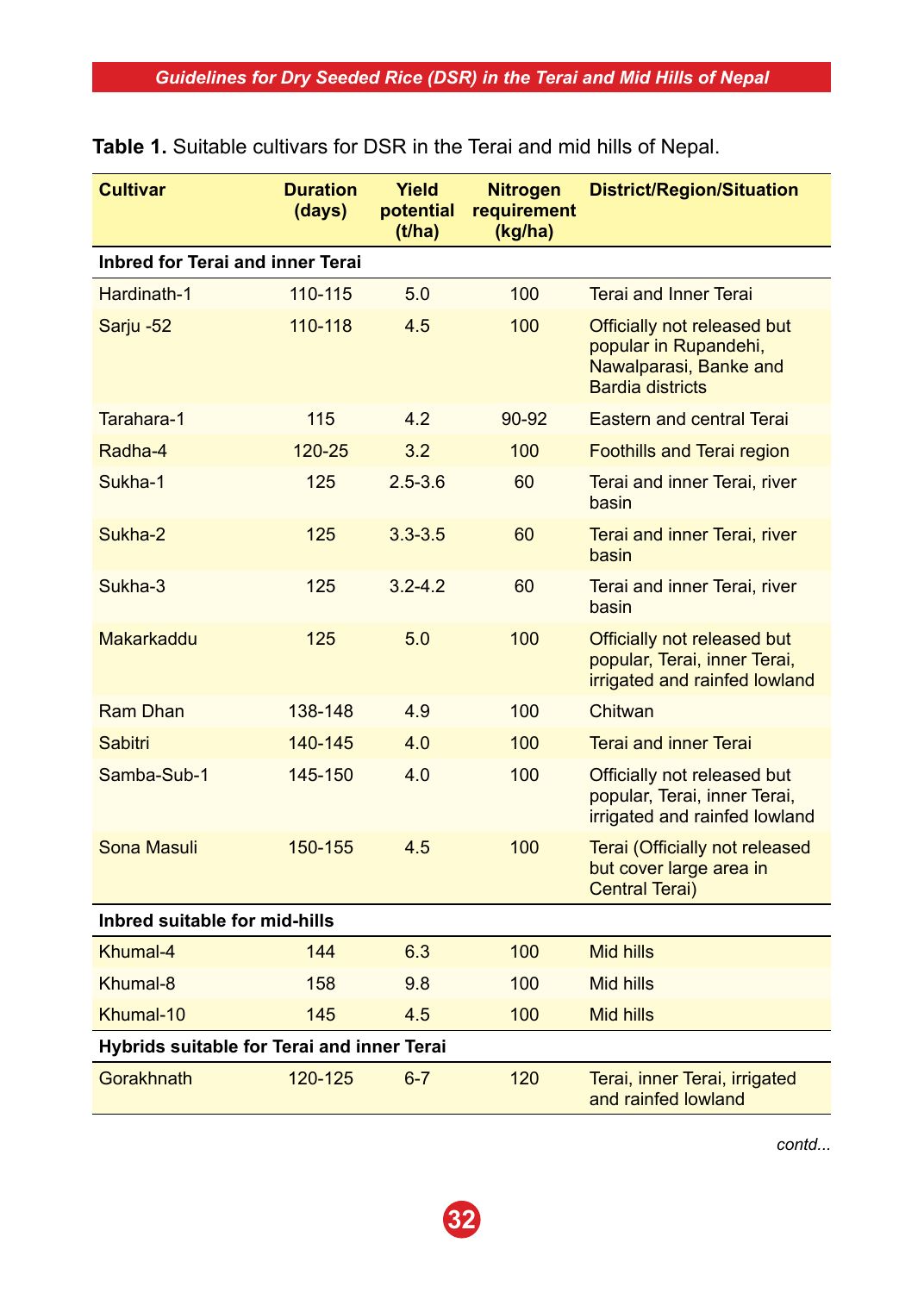*Table contd...*

| <b>Cultivar</b> | <b>Duration</b><br>(days) | Yield<br>potential<br>(t/ha) | <b>Nitrogen</b><br>requirement<br>(kg/ha) | <b>District/Region/Situation</b>                     |
|-----------------|---------------------------|------------------------------|-------------------------------------------|------------------------------------------------------|
| Arize 6444      | 135-140                   | $7 - 8$                      | 120                                       | Terai, inner Terai, irrigated<br>and rainfed lowland |
| Bioseed 786     | $120 - 125$               | $7 - 8$                      | 120                                       | Terai, inner Terai, irrigated<br>and rainfed lowland |
| <b>RH 245</b>   | 120-125                   | $5-6$                        | 120                                       | Terai, inner Terai, irrigated<br>and rainfed lowland |
| Loknath-505     | 120-125                   | $5-6$                        | 120                                       | Terai, inner Terai, irrigated<br>and rainfed lowland |
| Raja            | 120-125                   | $5-6$                        | 120                                       | Terai, inner Terai, irrigated<br>and rainfed lowland |

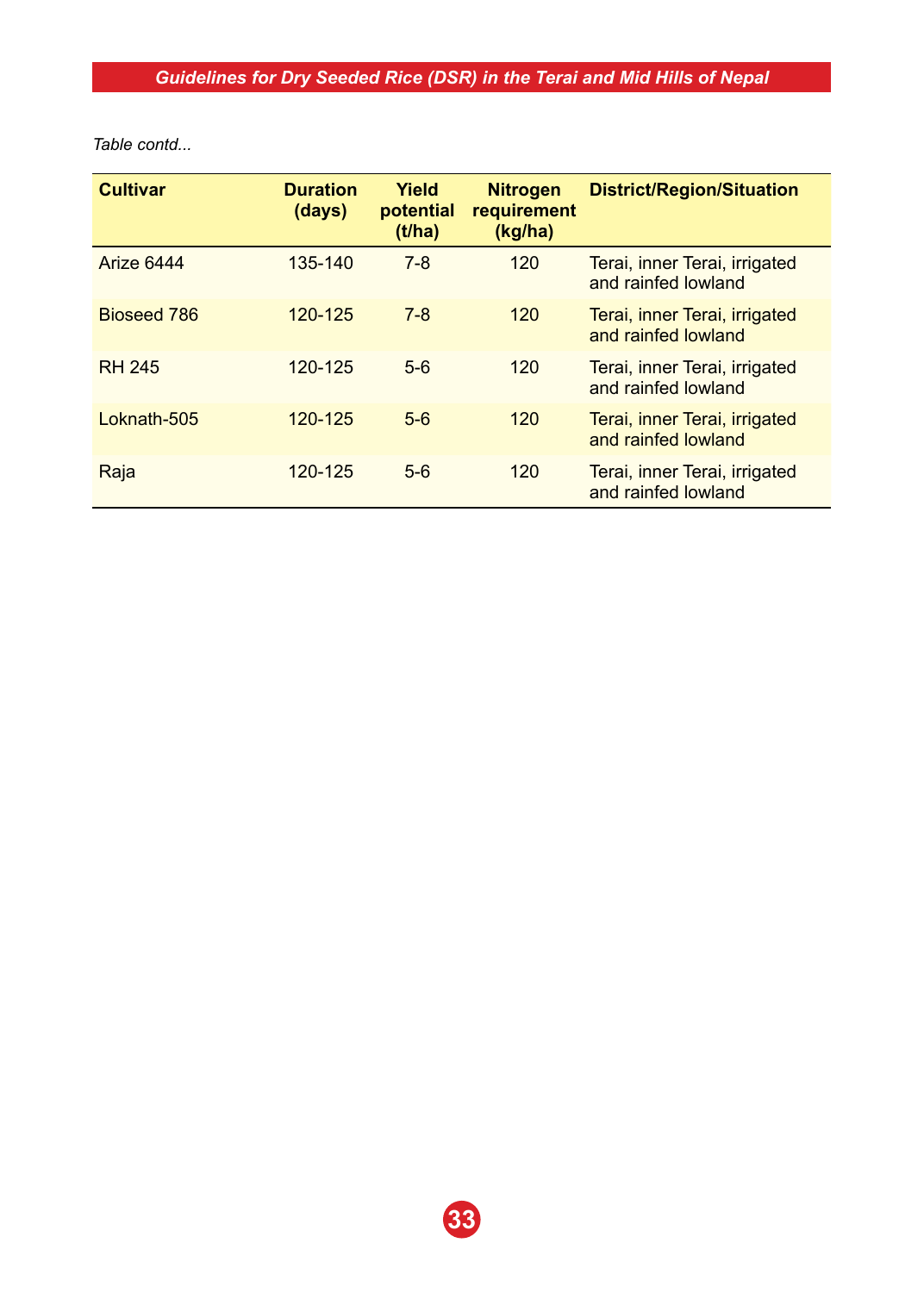**Table 2.** Common weeds of DSR rice in Nepal.

| <b>Scientific Name</b>         | <b>Common Name</b>                | <b>Local Name</b>     |
|--------------------------------|-----------------------------------|-----------------------|
| <b>Grassy weed</b>             |                                   |                       |
| Echinochloa colona             | Junglerice                        | <b>Banso</b>          |
| Echinochloa crus-galli         | <b>Barnyardgrass</b>              | Sama                  |
| Paspalum distichum             | Knot-grass                        | Ghode dubo            |
| Eragrostis pilosa              | <b>Indian Love grass</b>          | Charako dana          |
| Leptochloa chinensis           | <b>Chinese Sprangletop</b>        |                       |
| Eleusine indica                | Goosegrass                        | Khode jhar            |
| Panicumm dichotomiflorum       | <b>False panygrass</b>            | <b>Banso</b>          |
| Digitaria sp                   |                                   | Banso                 |
| Cyanodon dactylon              | Bermuda grass                     | <b>Dubo</b>           |
| <b>Broad leaf weed</b>         |                                   |                       |
| <b>Ageratum conyzoides</b>     | Goat grass                        | Gandhe                |
| Alternanthera philoxeroides    | <b>Alligator weed</b>             | Patpate, maobade jhar |
| <b>Amaranthus spinosus</b>     | Spiny pig weed                    | <b>Kande lunde</b>    |
| Caesulia axillaris             | Pink node flower                  | Thuk jhar             |
| Commelina diffusa              | Day flower                        | Kane                  |
| Commelina benghalensis         | <b>Tropical spider wort</b>       | Kane                  |
| <b>Cyanotis sp</b>             |                                   |                       |
| Eclipta prostrata              | False daisy                       | Bhingharaj            |
| Galinsoga ciliata              | Hairy galinsoga                   | Chitlange             |
| Ludwigia hyssopifolia          |                                   |                       |
| Sedges                         |                                   |                       |
| <b>Cyperus difformis</b>       | Small flower umbrella plant Mothe |                       |
| <b>Cyperus iria</b>            | <b>Rice flatsedge</b>             | Chatre                |
| <b>Cyperus rotundus</b>        | Purple nutsedge                   | Mothe                 |
| <b>Fimbristylis littoralis</b> | Globe fringerush                  | <b>Jhiruwa</b>        |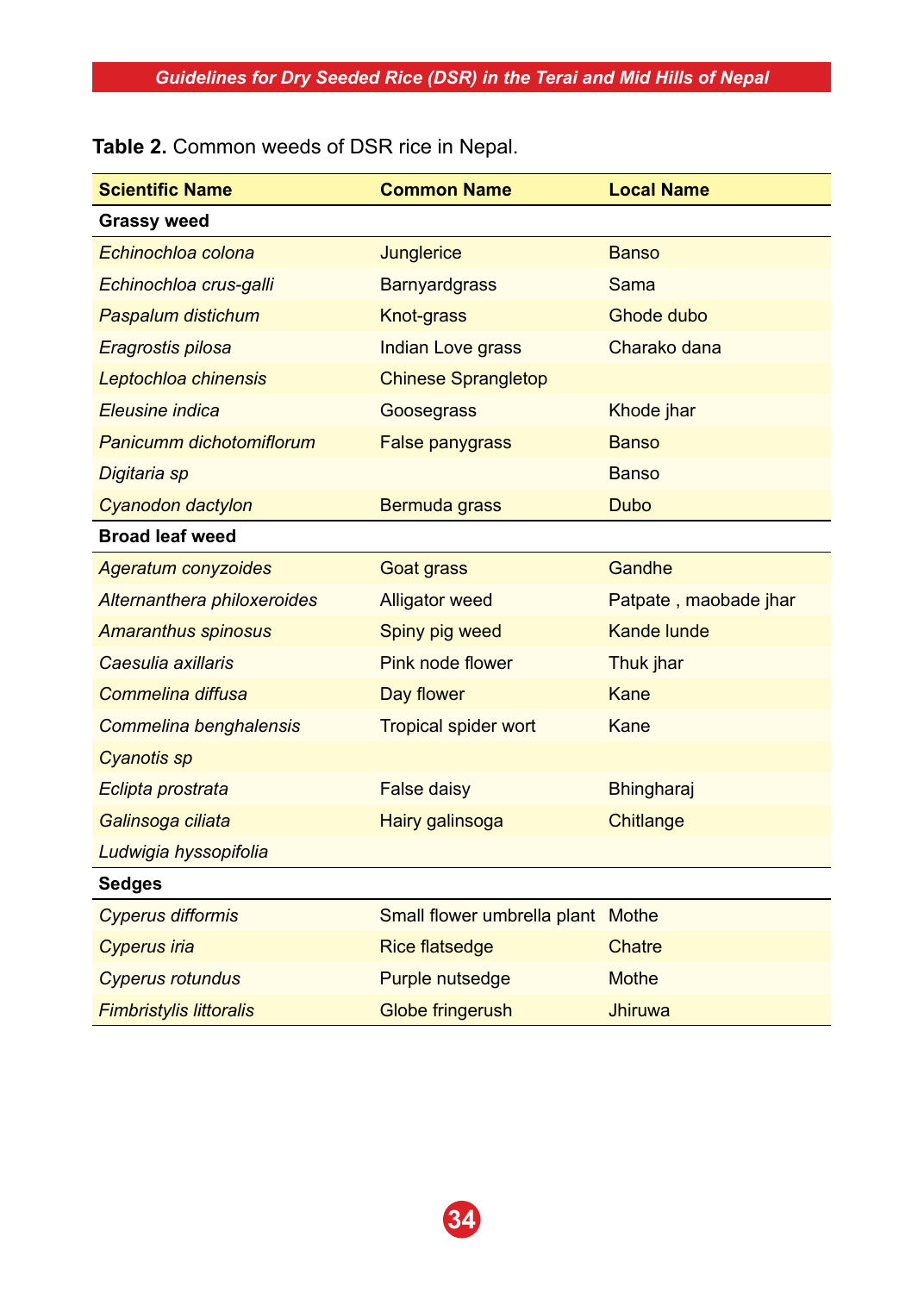| 3<br>3                                         |   |
|------------------------------------------------|---|
| and from Millmar and                           |   |
|                                                |   |
|                                                |   |
| $\sim$ DCD $\sim$                              |   |
|                                                |   |
| - 12:45 CC TCC - 12:45                         |   |
| Í                                              |   |
|                                                |   |
|                                                |   |
| icaco<br><b>. 2010 CONSTRUCTION CONTRACTOR</b> |   |
|                                                |   |
|                                                |   |
|                                                |   |
| able 3. Major I                                | j |
|                                                |   |
|                                                |   |

| ingredient, a.i.)<br>Herbicide<br>(active | (trade) name*<br>Product             | Rate (g)<br>a.i./ha) | dose (g/ha<br>or mL/ha)<br><b>Product</b> | <b>Application Strengths</b><br>time (DAS) |                                                                                                       | Weaknesses                                           |
|-------------------------------------------|--------------------------------------|----------------------|-------------------------------------------|--------------------------------------------|-------------------------------------------------------------------------------------------------------|------------------------------------------------------|
| Knockdown/nonselective                    |                                      |                      |                                           |                                            |                                                                                                       |                                                      |
| Glyphosate                                | Roundup                              | 1,000                | 2,500 mL                                  |                                            | Good control of most grasses,<br>some broadleaves and annual<br>sedges                                | Commelina species<br>Weak on lpomoea<br>triloba and  |
| Paraquat                                  | Gramoxone                            | 500                  | 2,000 mL                                  |                                            | some broadleaves and annual<br>Good control of most grasses,<br>sedges                                |                                                      |
| Preemergence                              |                                      |                      |                                           |                                            |                                                                                                       |                                                      |
| Pendimethalin                             | <b>Stomp/Stomp</b><br>xtra           | 1,000                | 3,330 mL<br>2,580 mL                      | $\frac{1}{2}$                              | some broadleaves and annual<br>Good control of most grasses,<br>sedges. Has residual control.         | Sufficient moisture<br>is needed for its<br>activity |
| Oxadiargyl                                | Topstar                              | 8                    | <b>112.5g</b>                             | $\frac{1}{2}$                              | Broad-spectrum weed control<br>of grasses, broadleaves, and<br>annual sedges. Has residual<br>control | Sufficient moisture<br>is needed for its<br>activity |
|                                           | noited in the company of the product |                      |                                           |                                            |                                                                                                       |                                                      |

\*Does not imply endorsement of the product *\*Does not imply endorsement of the product*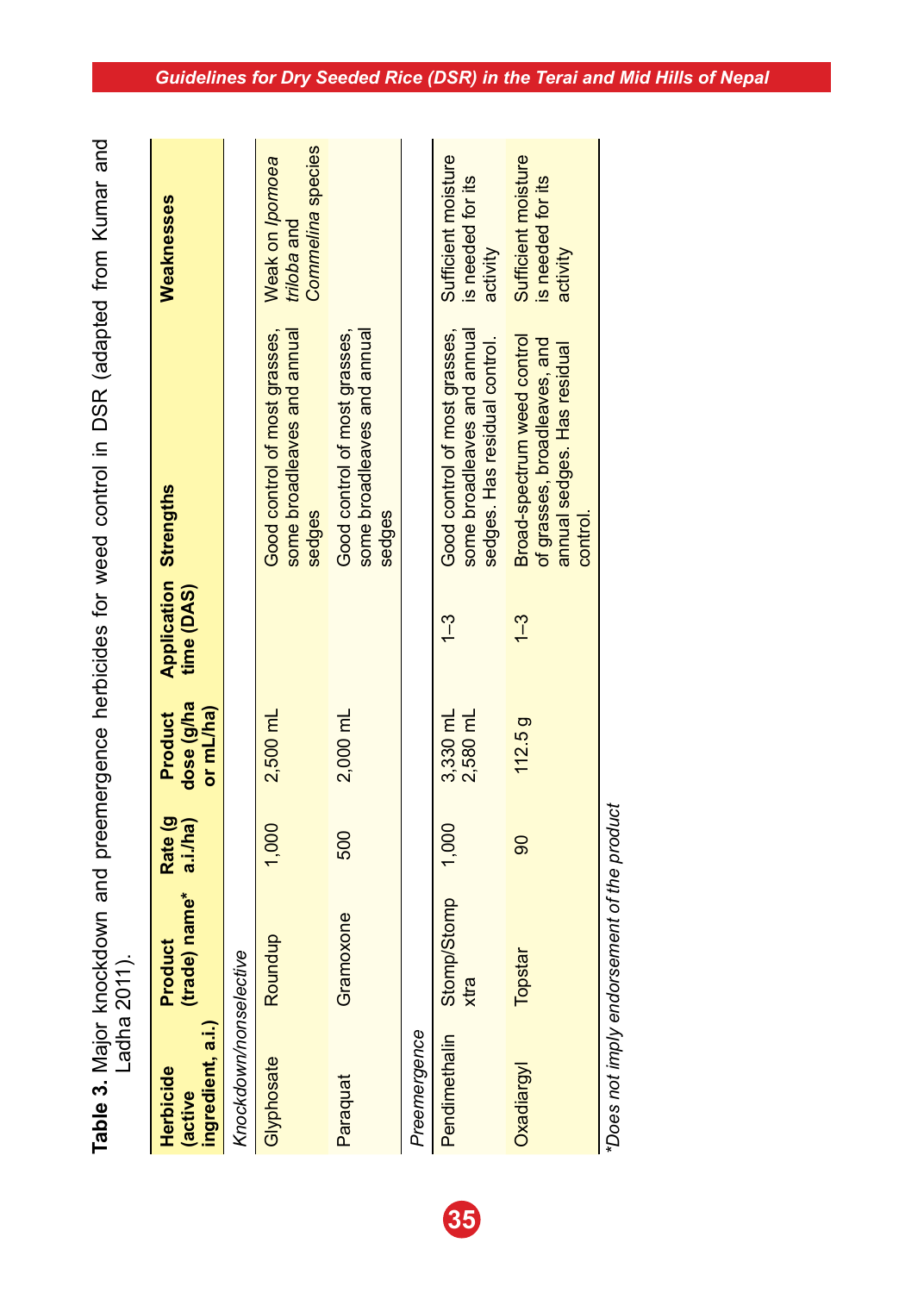| ment in DCR in the Terai and mid hills area of Neno- |                                 |
|------------------------------------------------------|---------------------------------|
|                                                      |                                 |
|                                                      |                                 |
|                                                      |                                 |
|                                                      |                                 |
|                                                      |                                 |
|                                                      |                                 |
|                                                      |                                 |
|                                                      |                                 |
|                                                      |                                 |
|                                                      |                                 |
|                                                      |                                 |
|                                                      |                                 |
|                                                      |                                 |
| י לא היה המה המה היה ל                               |                                 |
|                                                      |                                 |
| うろうろうろう                                              |                                 |
|                                                      |                                 |
|                                                      |                                 |
|                                                      | S<br>D<br>D<br>D<br>D<br>i<br>s |
| ī<br>l                                               |                                 |
|                                                      |                                 |
|                                                      |                                 |
|                                                      |                                 |
|                                                      |                                 |
|                                                      |                                 |
|                                                      |                                 |
|                                                      |                                 |
|                                                      |                                 |
| lable +. Iversity to have<br>$\frac{1}{2}$           |                                 |

| sedges. Good control of<br>sedges. Good control of<br>broadleaves and annual<br>Good control of annual<br>Broad-spectrum weed<br>Broad-spectrum weed<br>Echinochloa species.<br>and annual sedges<br>control of grasses,<br>control of grasses,<br>at early stage.<br>rotundus<br>sedges.<br>time (DAS)<br>$15 - 25$<br>$15 - 20$<br>$15 - 20$<br>$15 - 20$<br>$15 - 20$<br>dose (g/ha<br>870-1,300<br>93.75 mL<br>or mL/ha)<br>$35 - 70g$<br>250 mL<br>120g<br>ξ<br>Segment 17.5-35<br>$00 - 90$<br>a.i./ha)<br>22.5<br>25<br>$\frac{8}{2}$<br>Nominee<br>Rice star<br>Ethoxysulfuron Sunrice<br>Granite<br>(trade)<br>name*<br>Adora<br>Gold/<br>ingredient, a.i.)<br>Postemergence<br>$ethV$ + safener<br>Azimsulfuron<br>Penoxsulam<br>Fenoxaprop-<br>Bispyribac-<br>Herbicide<br>sodium<br>(active | <b>Condition is the condition of the condition of the condition of the condition of the condition of the condition</b> |         |         |             |                                                                                     |                                                                                                                                                                                      |
|---------------------------------------------------------------------------------------------------------------------------------------------------------------------------------------------------------------------------------------------------------------------------------------------------------------------------------------------------------------------------------------------------------------------------------------------------------------------------------------------------------------------------------------------------------------------------------------------------------------------------------------------------------------------------------------------------------------------------------------------------------------------------------------------------------|------------------------------------------------------------------------------------------------------------------------|---------|---------|-------------|-------------------------------------------------------------------------------------|--------------------------------------------------------------------------------------------------------------------------------------------------------------------------------------|
|                                                                                                                                                                                                                                                                                                                                                                                                                                                                                                                                                                                                                                                                                                                                                                                                         | Product                                                                                                                | Rate (g | Product | Application | <b>Strengths</b>                                                                    | Weaknesses                                                                                                                                                                           |
|                                                                                                                                                                                                                                                                                                                                                                                                                                                                                                                                                                                                                                                                                                                                                                                                         |                                                                                                                        |         |         |             |                                                                                     |                                                                                                                                                                                      |
|                                                                                                                                                                                                                                                                                                                                                                                                                                                                                                                                                                                                                                                                                                                                                                                                         |                                                                                                                        |         |         |             |                                                                                     | aegyptium, Eleusine indica,<br>than Echinochloa species,<br>chinensis, Dactyloctenium<br>Eragrostis species. No<br>Poor on grasses other<br>including Leptochloa<br>residual control |
|                                                                                                                                                                                                                                                                                                                                                                                                                                                                                                                                                                                                                                                                                                                                                                                                         |                                                                                                                        |         |         |             | broadleaves, and annual                                                             | than Echinochloa species,<br>D. aegyptium, E. indica,<br>Poor on grasses other<br>including L. chinensis,<br>Eragrostis species                                                      |
|                                                                                                                                                                                                                                                                                                                                                                                                                                                                                                                                                                                                                                                                                                                                                                                                         |                                                                                                                        |         |         |             | grassy weeds, safe on rice                                                          | broadleaves and sedges.<br>Does not control                                                                                                                                          |
|                                                                                                                                                                                                                                                                                                                                                                                                                                                                                                                                                                                                                                                                                                                                                                                                         |                                                                                                                        |         |         |             | sedges, including Cyperus<br>grasses, broadleaves, and<br>Broad-spectrum control of | Poor on Echinochloa<br>species                                                                                                                                                       |
|                                                                                                                                                                                                                                                                                                                                                                                                                                                                                                                                                                                                                                                                                                                                                                                                         |                                                                                                                        |         |         |             | Effective on broadleaves                                                            | Does not control grasses<br>and poor on perennial<br>sedges.                                                                                                                         |

#### *Guidelines for Dry Seeded Rice (DSR) in the Terai and Mid Hills of Nepal*

*contd...*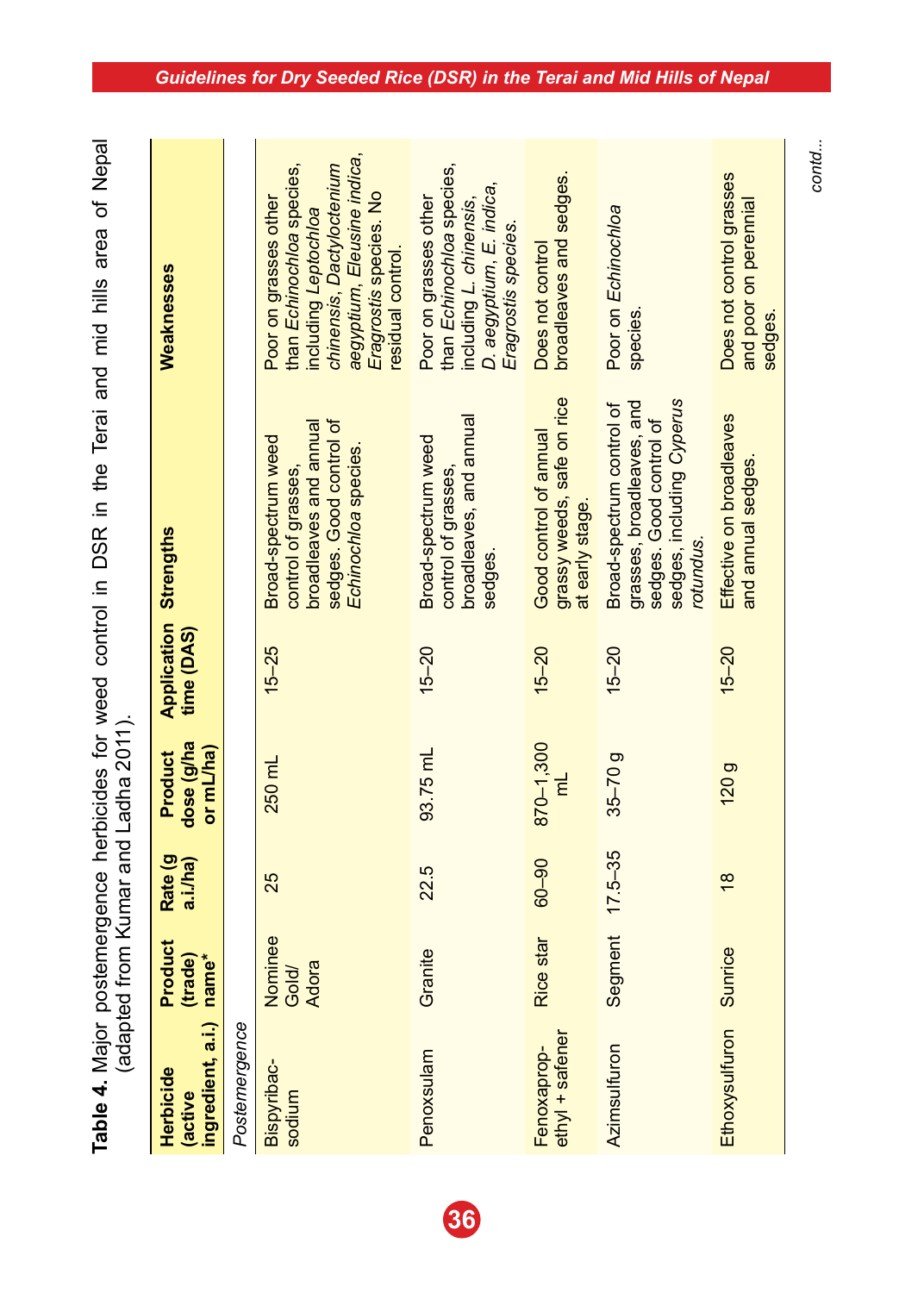| š      |
|--------|
|        |
| r,     |
|        |
|        |
| 5<br>b |
|        |

| ingredient, a.i.)<br>Herbicide<br>active | Product<br>(trade)<br>name* | Rate (g<br>a.i./ha) | dose (g/ha<br>or mL/ha)<br>Product | Application<br>time (DAS) | <b>Strengths</b>                                                                                                                                           | Weaknesses                                             |
|------------------------------------------|-----------------------------|---------------------|------------------------------------|---------------------------|------------------------------------------------------------------------------------------------------------------------------------------------------------|--------------------------------------------------------|
| 2,4-D ethyl<br>ester                     | Weedmar                     | 500                 | $1,250 \text{ mL}$                 | $15 - 25$                 | Effective on broadleaves<br>Economical. Has no<br>and annual sedges.<br>residual control                                                                   | Does not control grasses.                              |
| Carfentrazone                            | Affinity                    | 20                  | 50 <sub>g</sub>                    | $15 - 20$                 | weeds. Has no residual<br>Effective on broadleaf<br>control.                                                                                               | Does not control grasses.                              |
| Chlorimuron +<br>metsulfuron             | Almix                       | $4\frac{2}{2}$      | 20 <sub>g</sub>                    | $15 - 25$                 | Effective on broadleaves<br>and annual sedges.                                                                                                             | No control of grassy weeds<br>and poor on C. rotundus. |
| azimsulfuron<br>Bispyribac<br>sodium +   |                             | $25 +$<br>17.5      | $250$ mL +<br>35 <sub>g</sub>      | $15 - 25$                 | broadleaves, and sedges,<br>Broad-spectrum weed<br>including C. rotundus.<br>control of grasses,                                                           | Poor on grasses other than<br>Echinochloa species.     |
| pyrazosulfuron<br>Bispyribac<br>sodium + |                             | $25 + 25$           | $250$ mL +<br>250 g                | $15 - 20$                 | broadleaves, and sedges<br>Broad-spectrum weed<br>including C. rotundus.<br>control of grasses,                                                            | Poor on grasses other than<br>Echinochloa species.     |
| ethoxysulfuron<br>Fenoxaprop +           |                             | $60 + 18$           | 645 mL +<br>120g                   | $15 - 25$                 | chinensis and D. aegyptium.<br>broadleaves, and sedges<br>Good control of all major<br>Broad-spectrum weed<br>grasses, including L.<br>control of grasses, | Poor on perennial sedges<br>such as C. rotundus.       |
|                                          |                             |                     |                                    |                           |                                                                                                                                                            |                                                        |

\*Does not imply endorsement of the product. *\* Does not imply endorsement of the product.*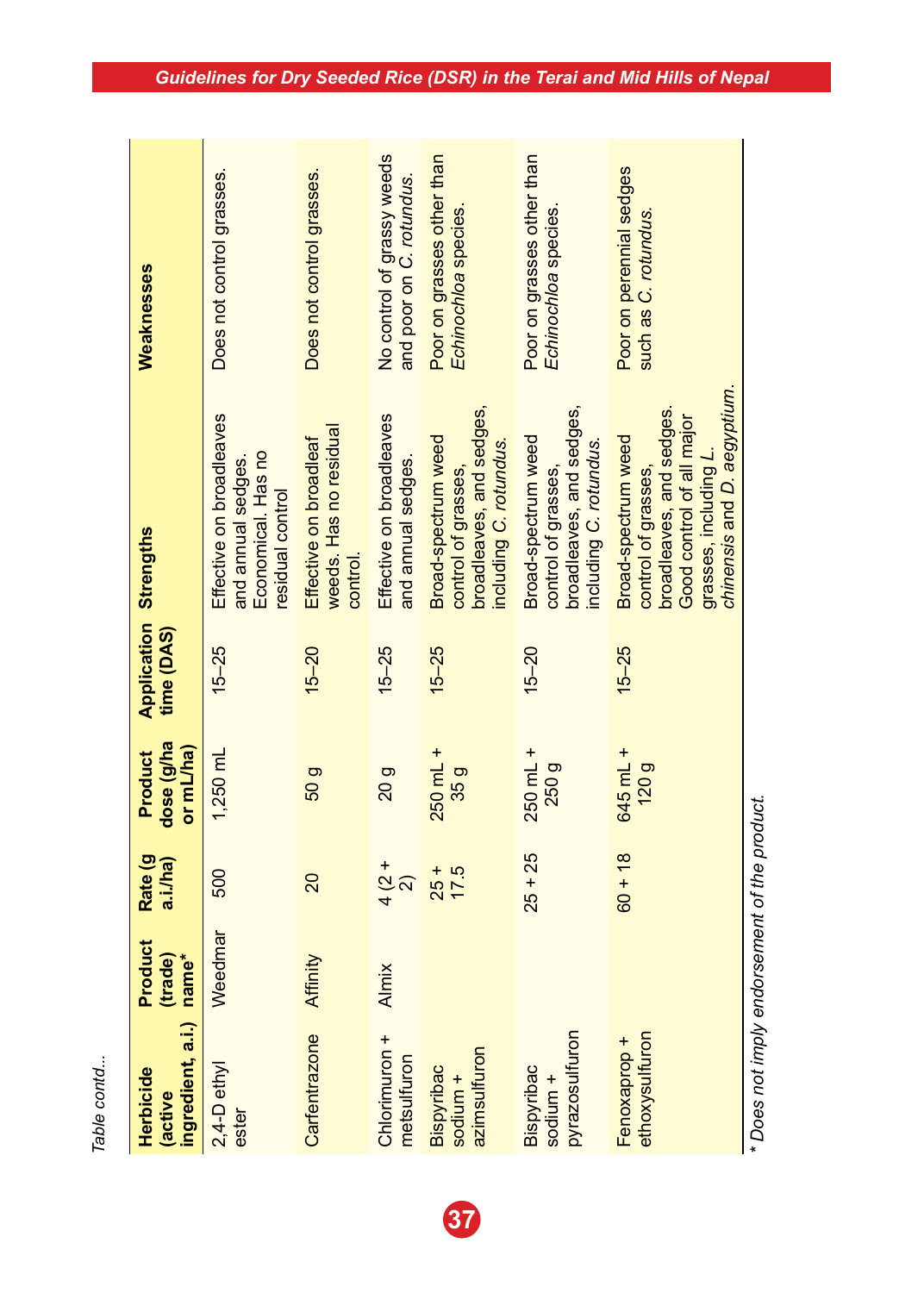# **Contributors**

| Krishna Devkota         | International Rice Research Institute                   |
|-------------------------|---------------------------------------------------------|
| Sudhir Yadav            | International Rice Research Institute                   |
| Jagat Devi Ranjit       | Nepal Agricultural Research Council                     |
| Dil Prasad Sherchan     | CSISA, International Maize and Wheat Improvement Center |
| Ananta Regmi            | CSISA, International Maize and Wheat Improvement Center |
| Mina Devkota            | International Maize and Wheat Improvement Center        |
| Tufail Akhtar           | Nepal Agricultural Research Council                     |
| Elizabeth Humphreys     | International Rice Research Institute                   |
| Bhagirath Singh Chauhan | International Rice Research Institute                   |
| Virender Kumar          | International Maize and Wheat Improvement Center        |
| Andrew McDonald         | International Maize and Wheat Improvement Center        |
| R.K. Malik              | CSISA, International Maize and Wheat Improvement Center |

# **Acknowledgements**

We are grateful to Mr. Kailash Bhurer, Mitali Shah, Pradeep Shah, Mathura Yadav, Dayamani Devi Gautam, Rajendra Kumar Bhattarai, Neelam Shakya, Hira Kaji Manandhar, Anishur Rahaman Ansari, Gopal Pd. Parajuli, Ganesh Sah, Salin Acharya, Nabin Khanal, Ram Pd. Shrestha and Agronomy, Agri -Botany, Entomology, and Plant Pathology divisions of NARC Khumaltar, Lalitpur, National Wheat Research Program, Bhairahawa, Regional Agriculture Research Station, Parawanipur Nepal for their contribution during technology verification at various stages. We are also grateful to Poornima Shankar for cover design and other publication assistance.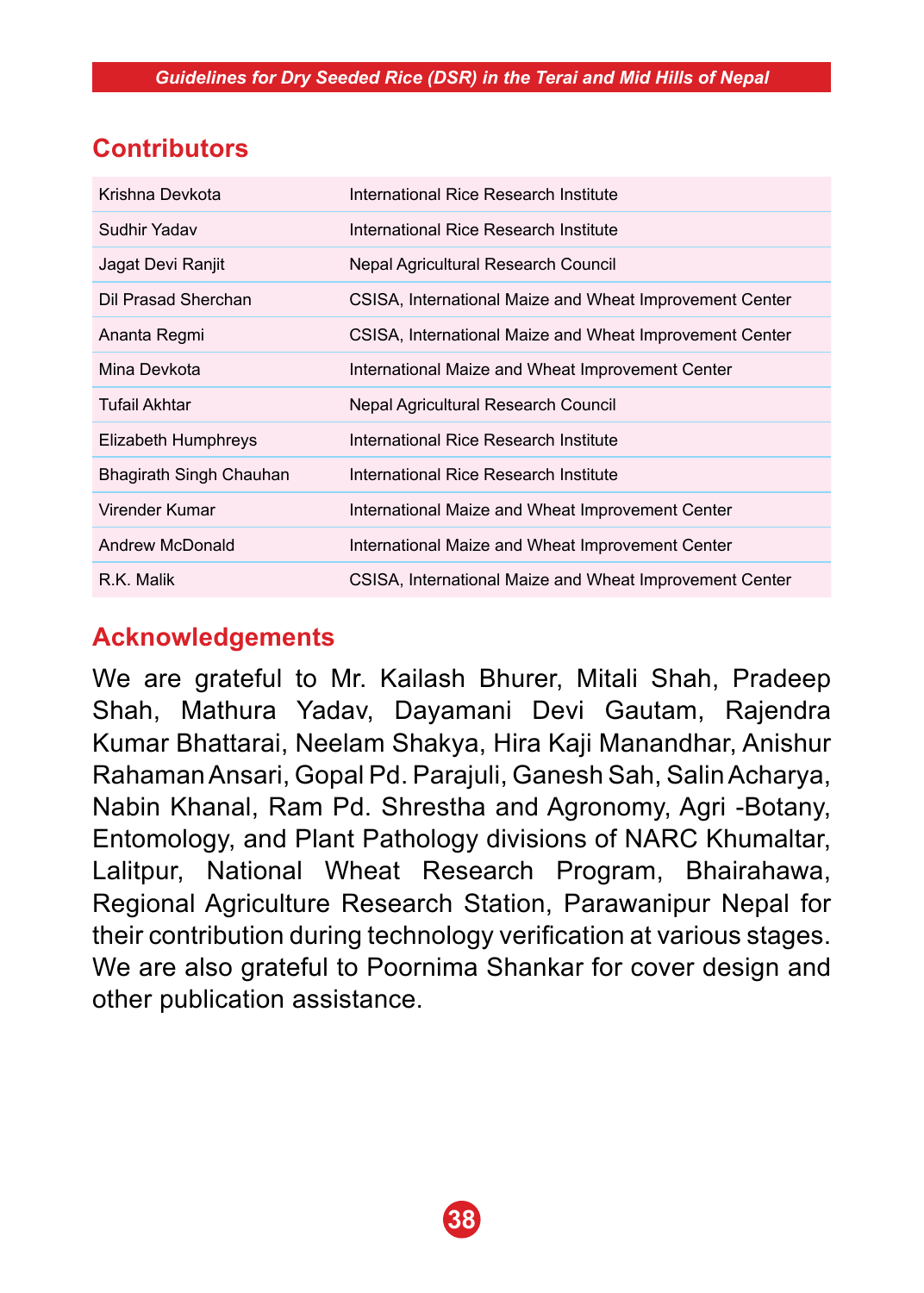### **For more details and queries, please contact**

### **Jagat Devi Ranjit**

Chief/Senior Scientist Agronomy Division, Nepal Agricultural Research Council Mobile: 9841293001 Email: nepaljdr@yahoo.com

### **Ananta Prasad Regmi**

CSISA, Hub Manager Dadeldhura, Nepal Phone: 9847020750 Email: a.regmi@cgiar.org

### **Mina Devkota**

Cropping Systems Agronomist CIMMYT International, Kathmandu, Nepal Mobile: 9847592399 Email: m.devkota@cgiar.org

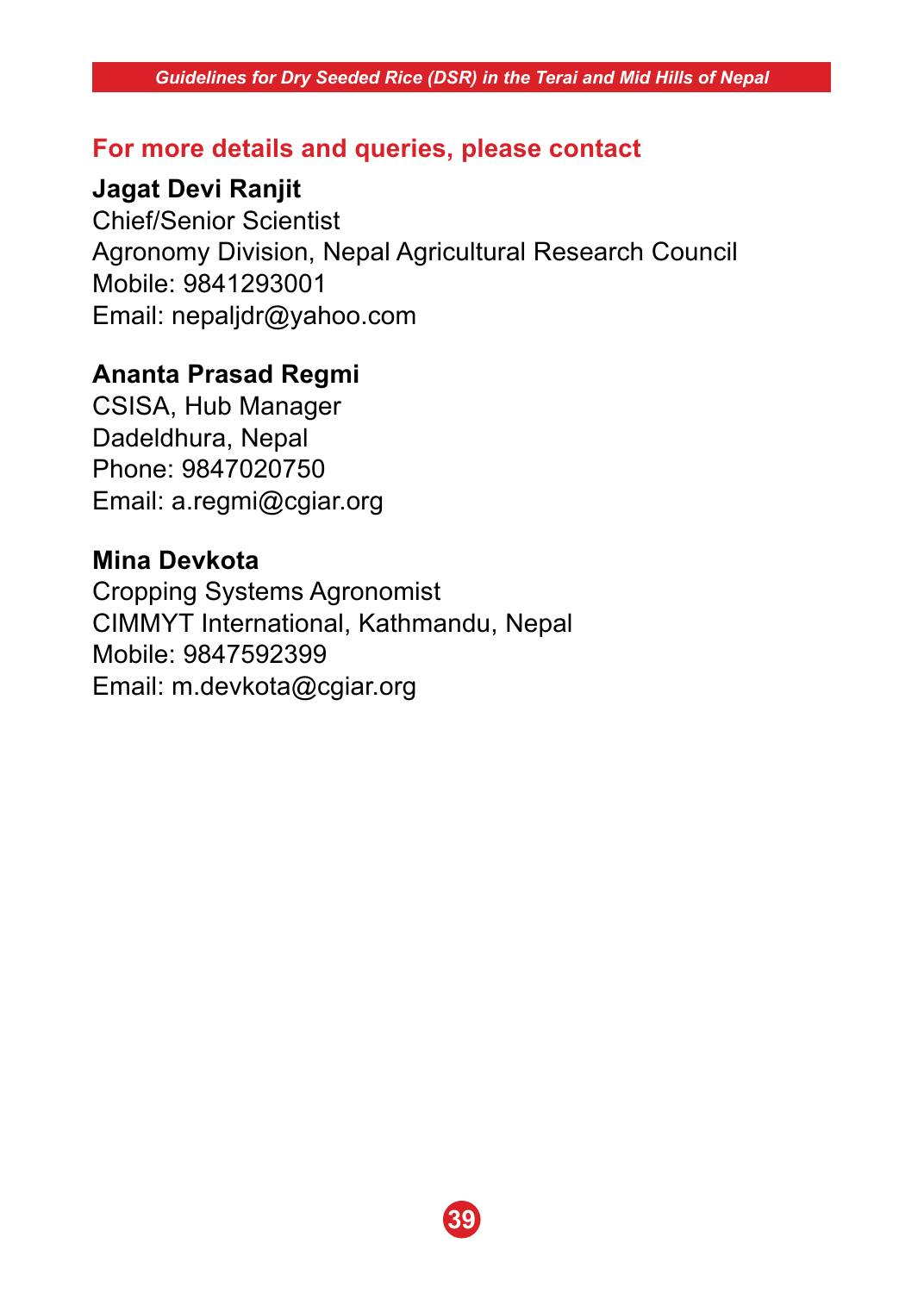# **Further information**

*http://www.knowledgebank.irri.org/csisa/en/home/item/152-sprayersandspray-techniques-manual.html*

*http://www.knowledgebank.irri.org/csisa/en/land-leveling-and-bunds/ item/123-lazer-land-leveling-farmer-and-service-provider-interview.html*

*http://www.knowledgebank.irri.org/csisa/en/haryana-csisa-hub/item/161 operational-manual-for-multi-crop-zero-till-planter.html*

Bellinder, R.R., A.J. Miller, R.K. Mallik, J.D. Ranjit, P.R. Hobbs, L.S. Brar, G. Singh, S. Singh, and A. Yadav 2002. Improving herbicide application in South Asia. *Weed Technology Vol.* **16**: 845-850.

Kumar, V., Ladha J.K. 2011. Direct seeding of rice: recent developments and future research needs. *Advances in Agronomy* **(111)**: 297-413.

Ranjit, J.D. 2011. Common weeds of rice and wheat (revised edition).

Nepal Agricultural Research Council, Agronomy Division, Lalitpur, Khumaltar, Nepal pp 40. (With pictures)

Ranjit, J.D. and R. Suwanketnikom 2005. Response of weeds and yield of dry direct seeded rice to tillage and weed management. *Kasetsart J.*  (*Nat. Sci.*) **39**: 165-173.

Ranjit, J.D. and R. Suwanketnikom 2003. Competitive ability of rice genotypes to weeds under direct dry seeded environment. *Kasetsart J.* (*Nat. Sci.*) **37**: 264-283.

Ranjit, J.D., S. Sharma and D.D. Gautam 2010. Response of direct dry seeded rice (*Oryza sativa* L) to seeding dates and seed rates. *Agronomy Journal of Nepal* (*Agron JN*) vol. pp 16-22.

Manadhar. H. and G.P. Parajuli 2008. Dhan ma lagne pramukh rogharu (Nepali), NARC, Plant Pathology Division, Khumaltar Lalitpur, Nepal.